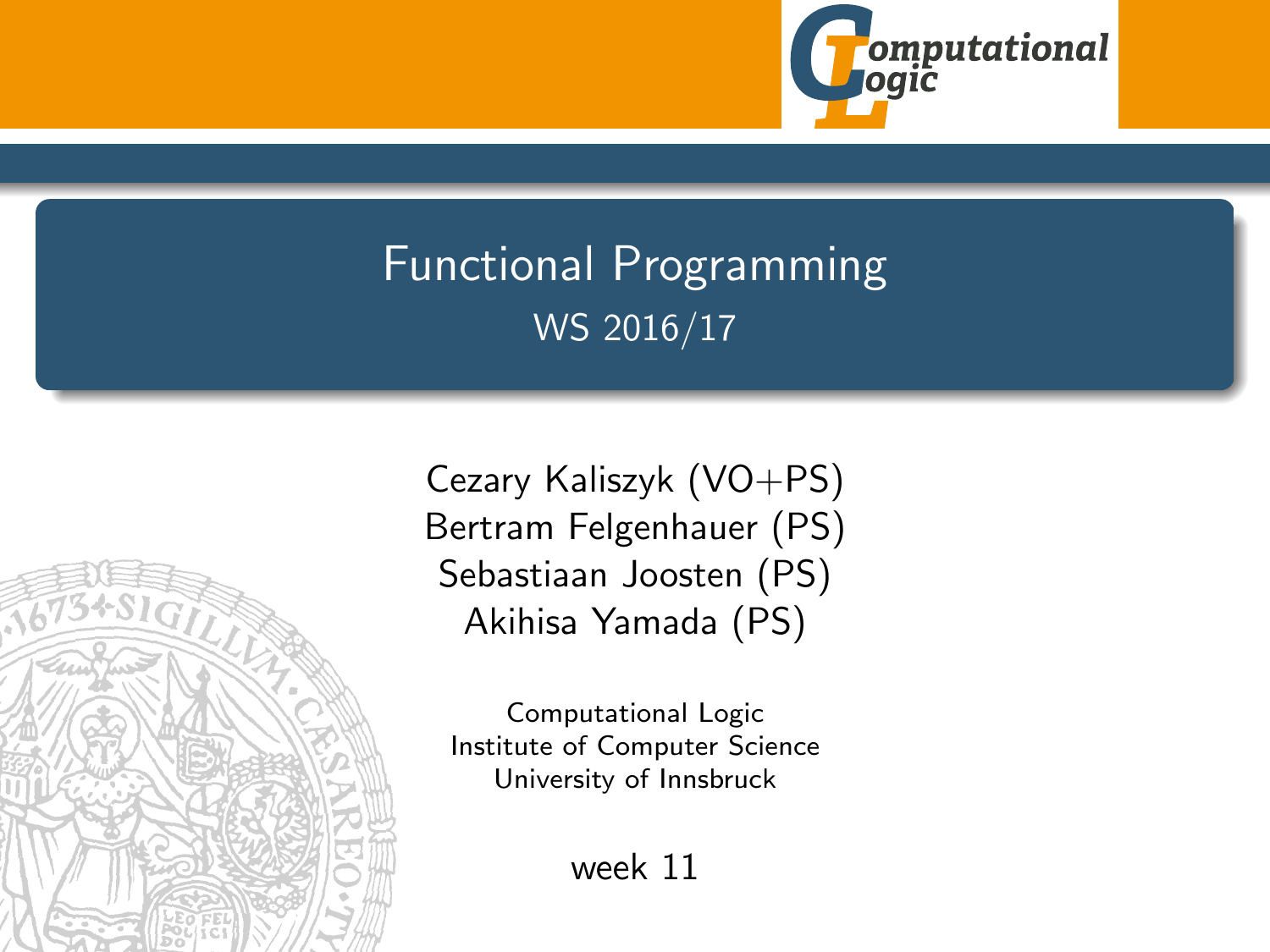## <span id="page-1-0"></span>**Overview**

## [Week 11 - Implementing Type Inference](#page-1-0)

- [Summary of Week 10](#page-2-0)
- [A Module for Core ML Expressions](#page-14-0)
- [Implementing](#page-19-0)  $I$
- [Implementing](#page-30-0)  $U$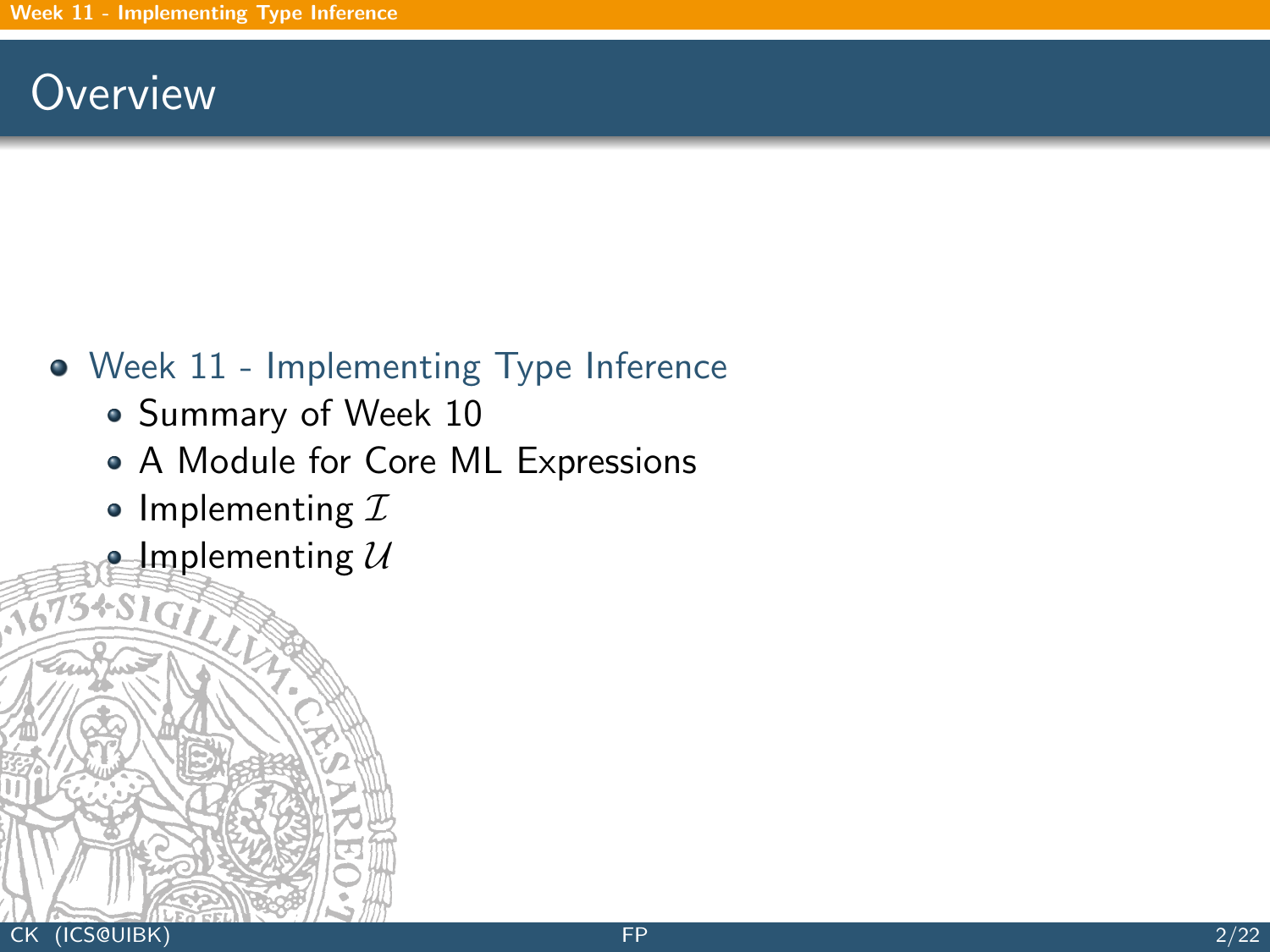## <span id="page-2-0"></span>**Overview**

## [Week 11 - Implementing Type Inference](#page-1-0)

## • [Summary of Week 10](#page-2-0)

### [A Module for Core ML Expressions](#page-14-0)

• [Implementing](#page-19-0)  $I$ 

 ${\tt gplemening\ }{\cal U}$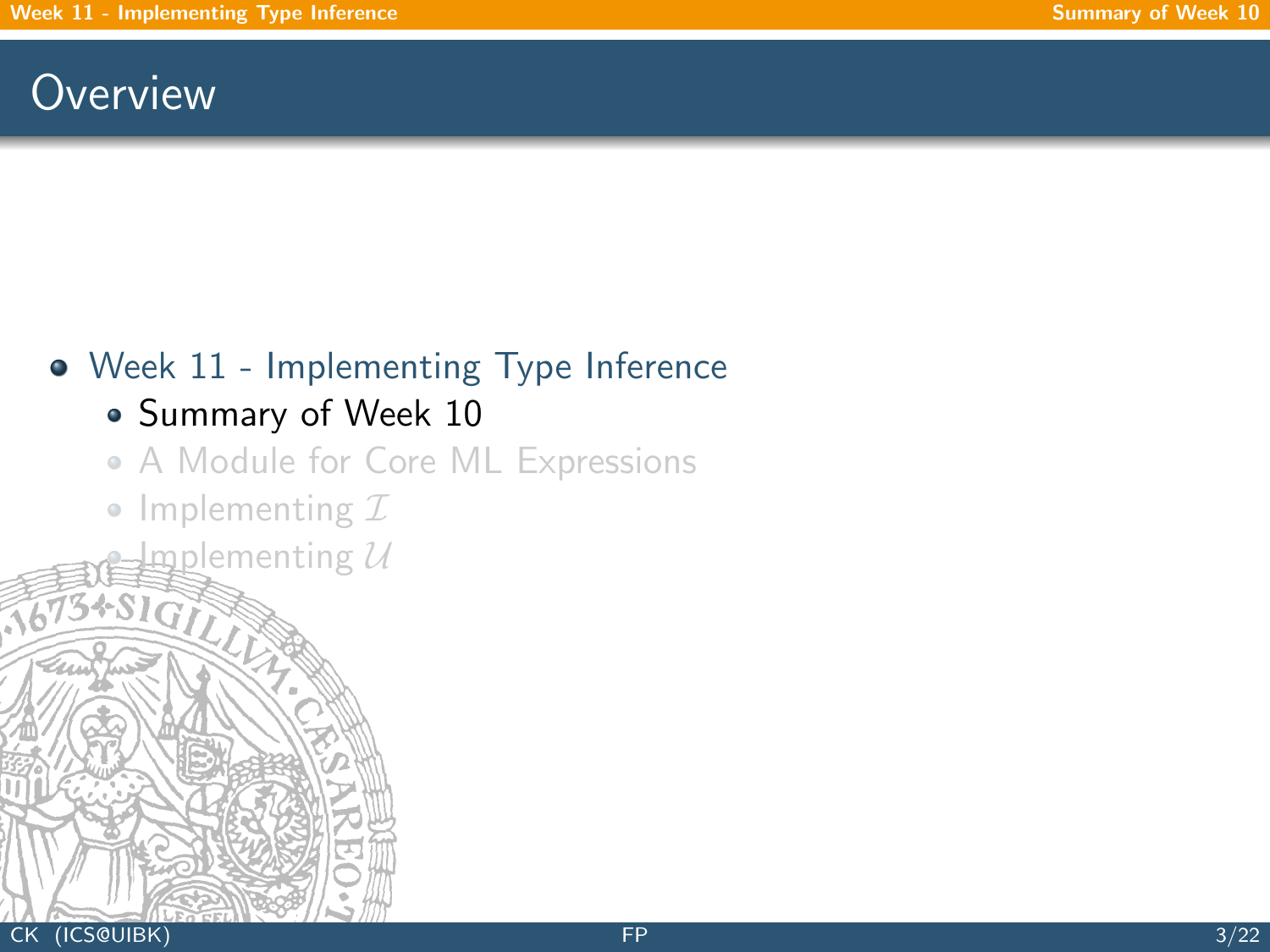## Problem

### $E$   $\vdash$  e :  $\tau$

#### Does e have type  $\tau$  under E?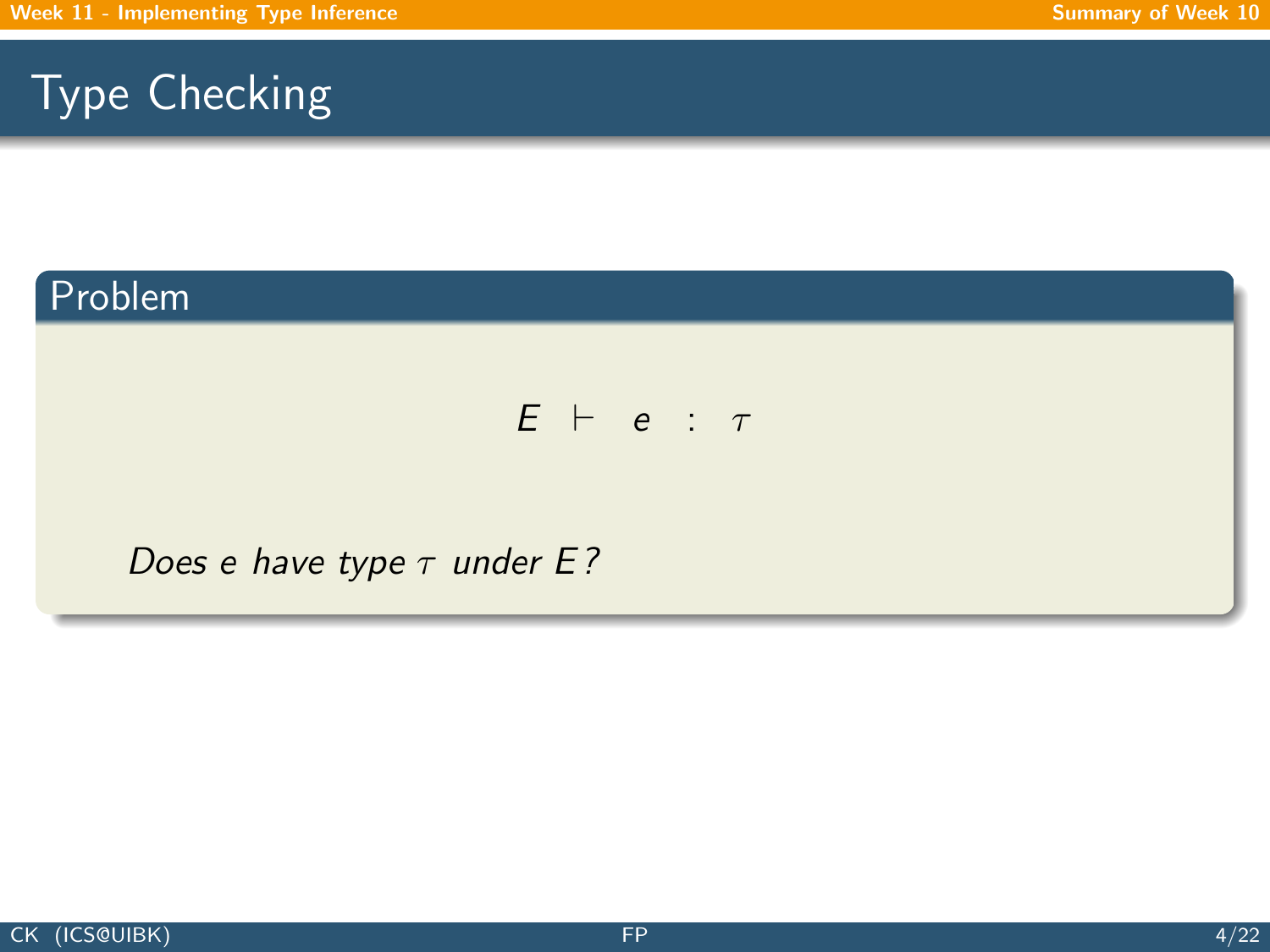## Problem



Does e have type  $\tau$  under E?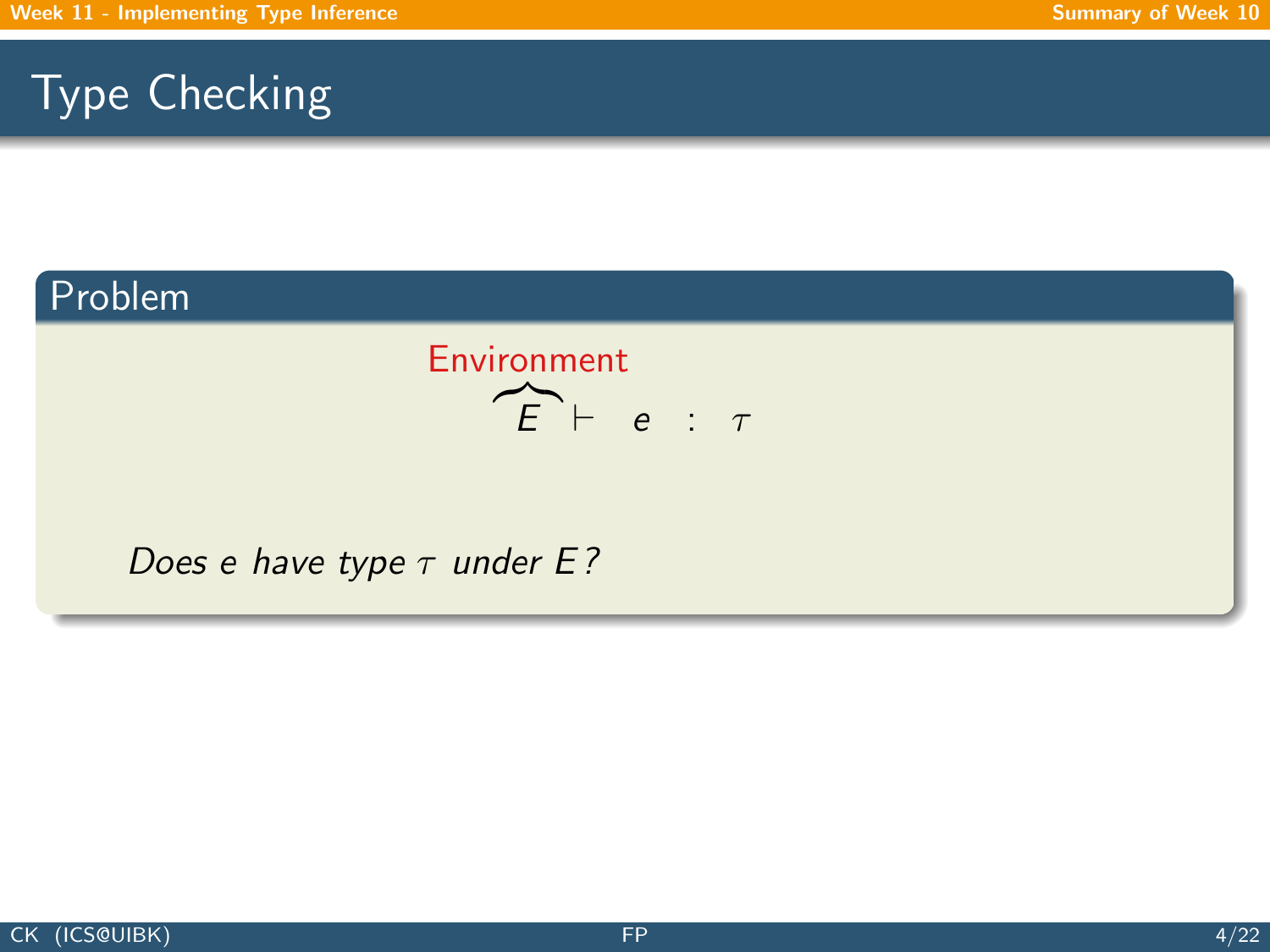### Problem

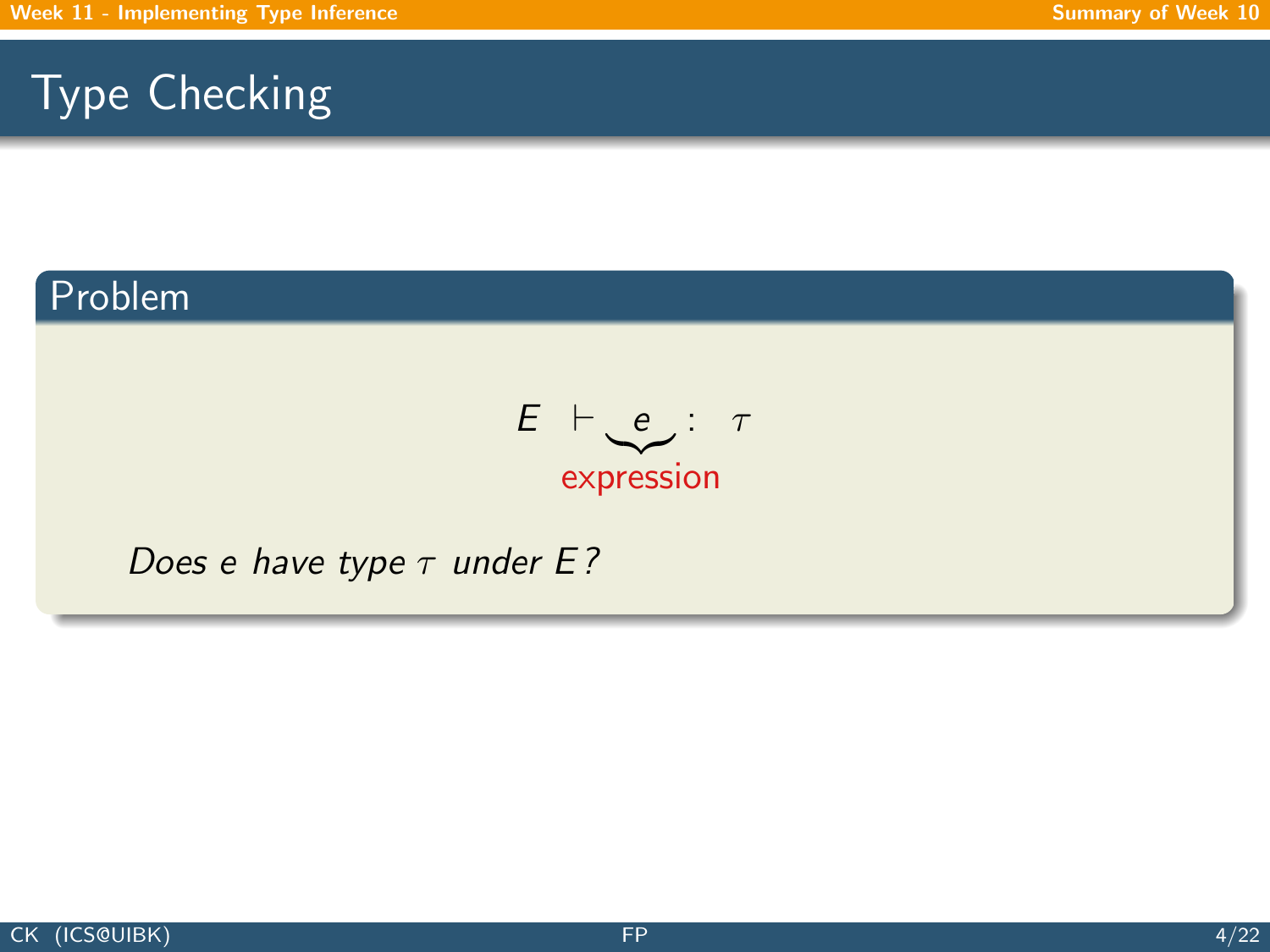## Problem

$$
E + e : \overbrace{\tau}^{\text{Type}}
$$

#### Does e have type  $\tau$  under E?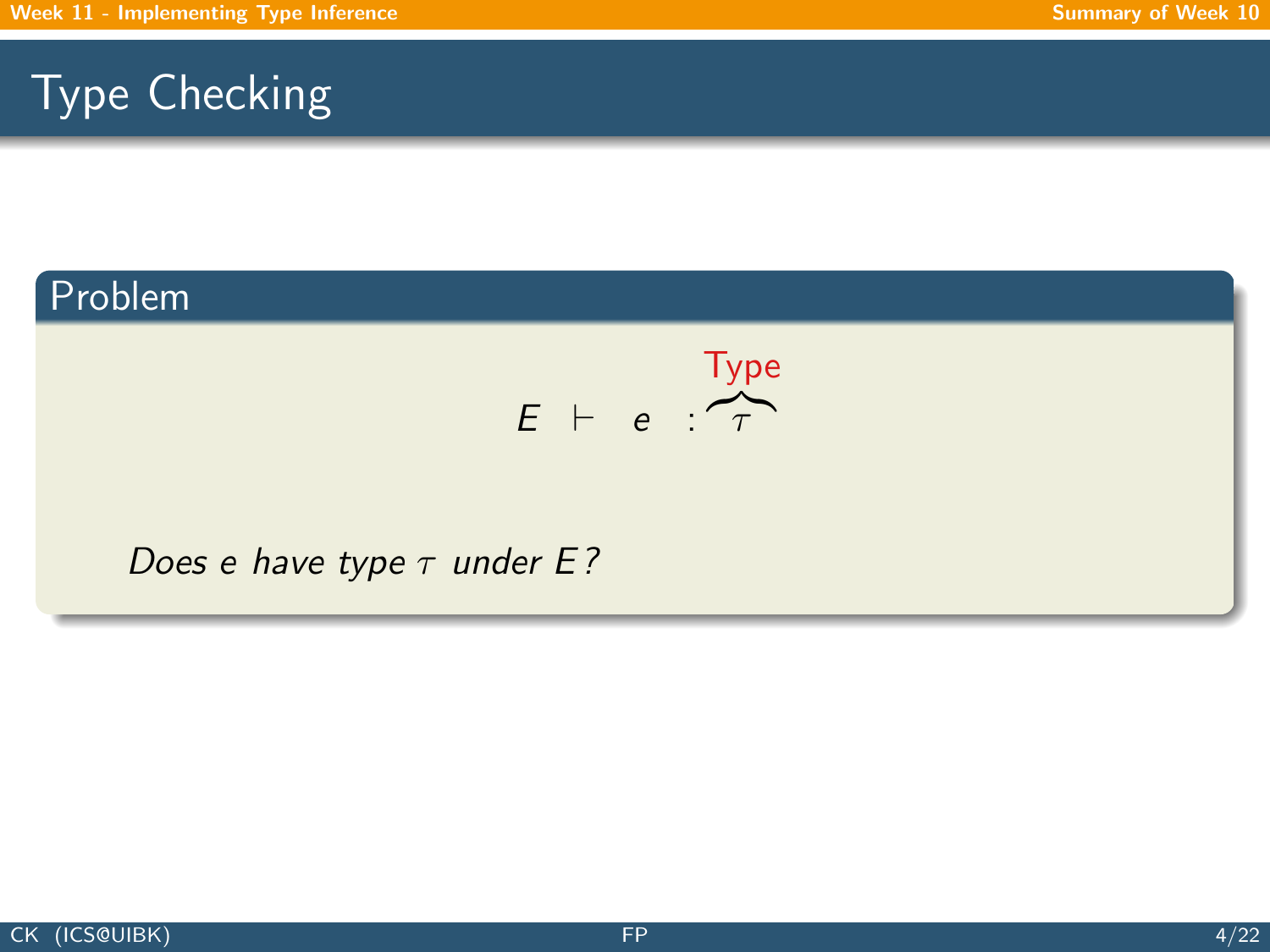## Problem

#### $E$   $\vdash$  e :  $\tau$

Does e have type  $\tau$  under E?

### **Solution**

A proof tree using the inference rules of C.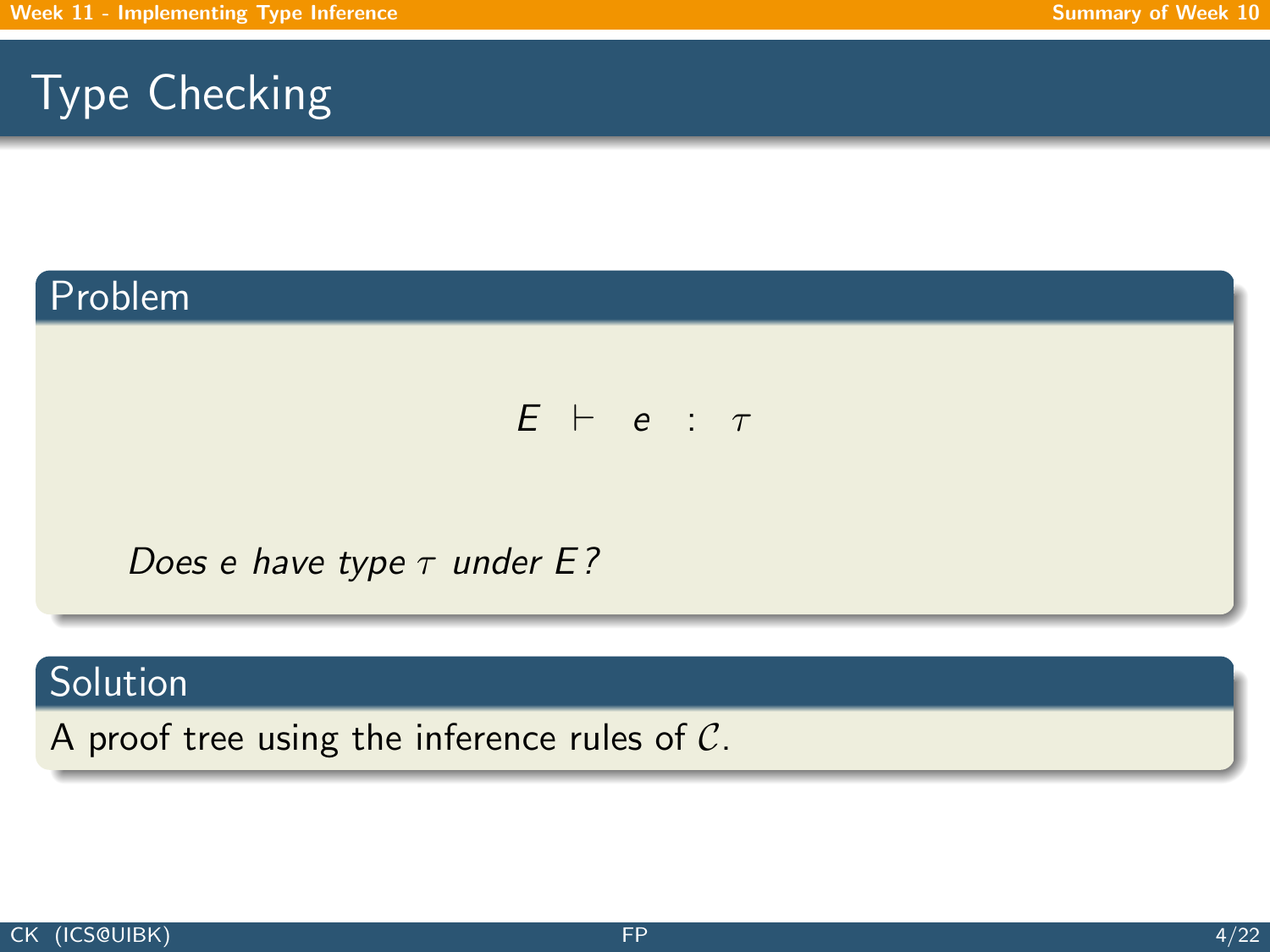#### Problem

 $E \triangleright e : \alpha_0$ 

#### Is there a substitution  $\sigma$  such that  $E \sigma \vdash e : \alpha_0 \sigma$  holds?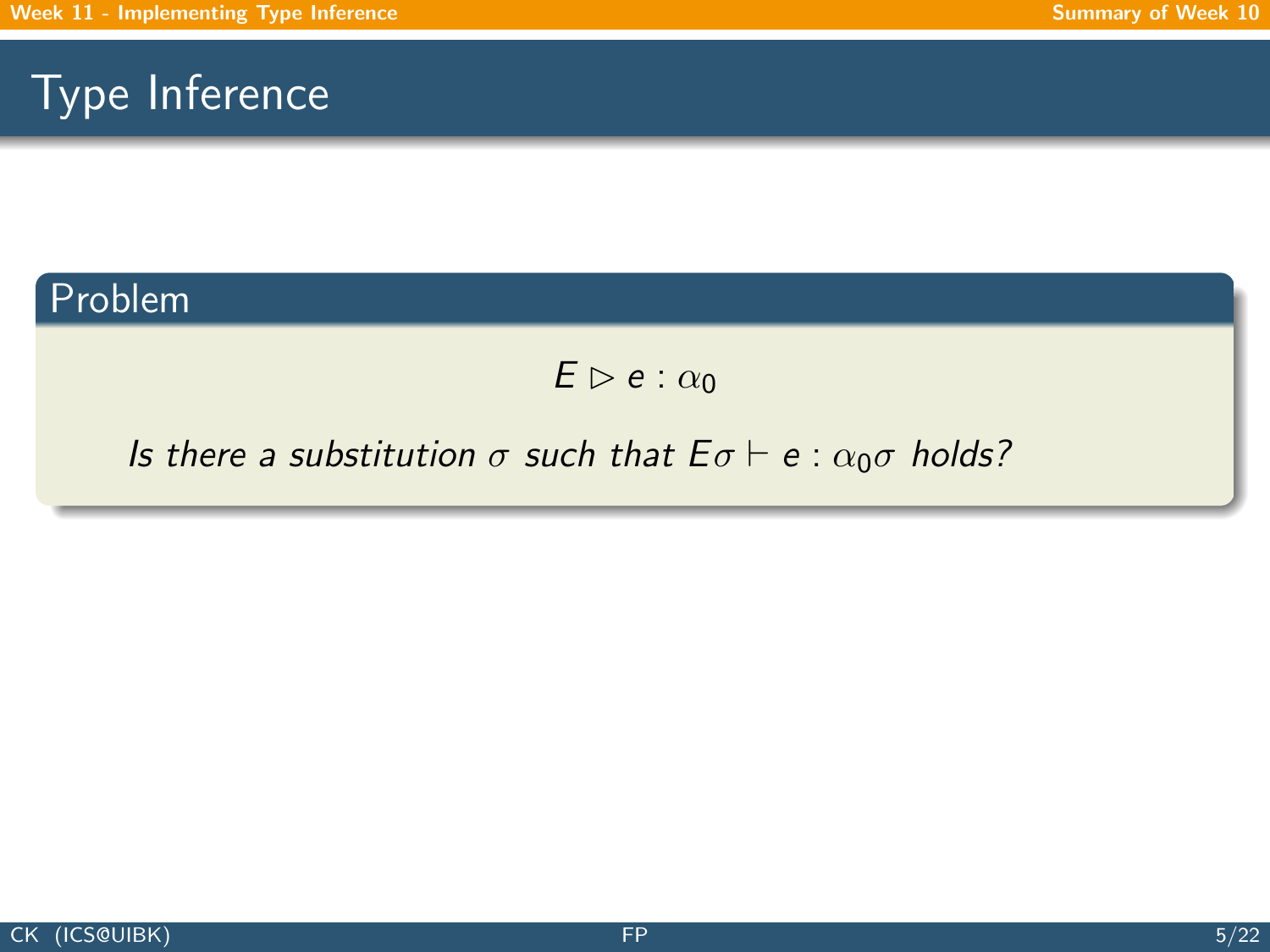### Problem

 $E \triangleright e : \alpha_0$ 

### Is there a substitution  $\sigma$  such that  $E \sigma \vdash e : \alpha_0 \sigma$  holds?

## Solution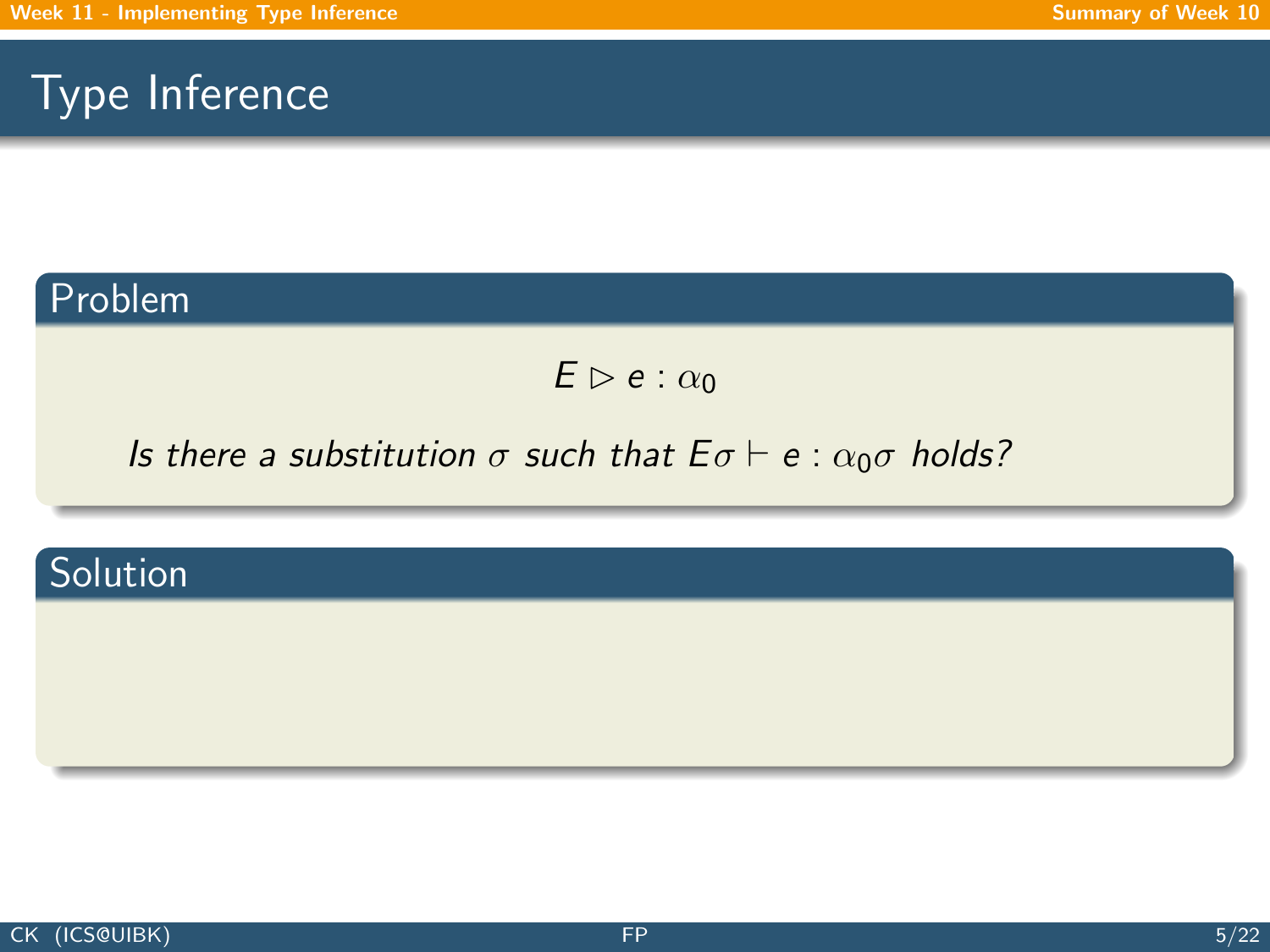#### Problem

 $E \triangleright e : \alpha_0$ 

Is there a substitution  $\sigma$  such that  $E \sigma \vdash e : \alpha_0 \sigma$  holds?

## **Solution**

1. Transform  $E \triangleright e : \alpha_0$  into a unification problem using the inference rules of  $\mathcal{I}$ .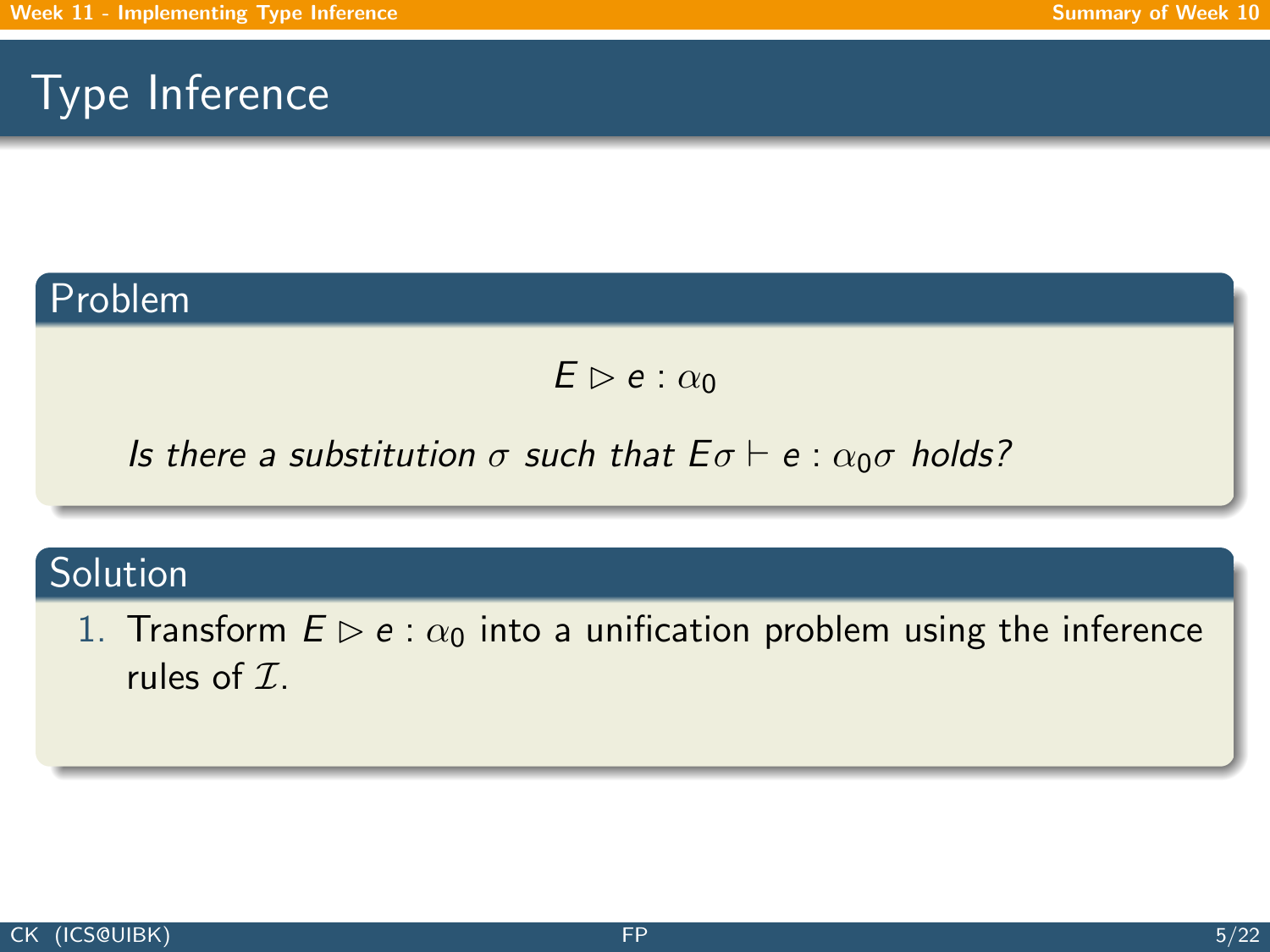#### Problem

 $E \triangleright e : \alpha_0$ 

Is there a substitution  $\sigma$  such that  $E \sigma \vdash e : \alpha_0 \sigma$  holds?

#### Solution

- 1. Transform  $E \triangleright e : \alpha_0$  into a unification problem using the inference rules of  $\mathcal{I}$ .
- 2. Solve the unification problem using the inference rules of  $U$ .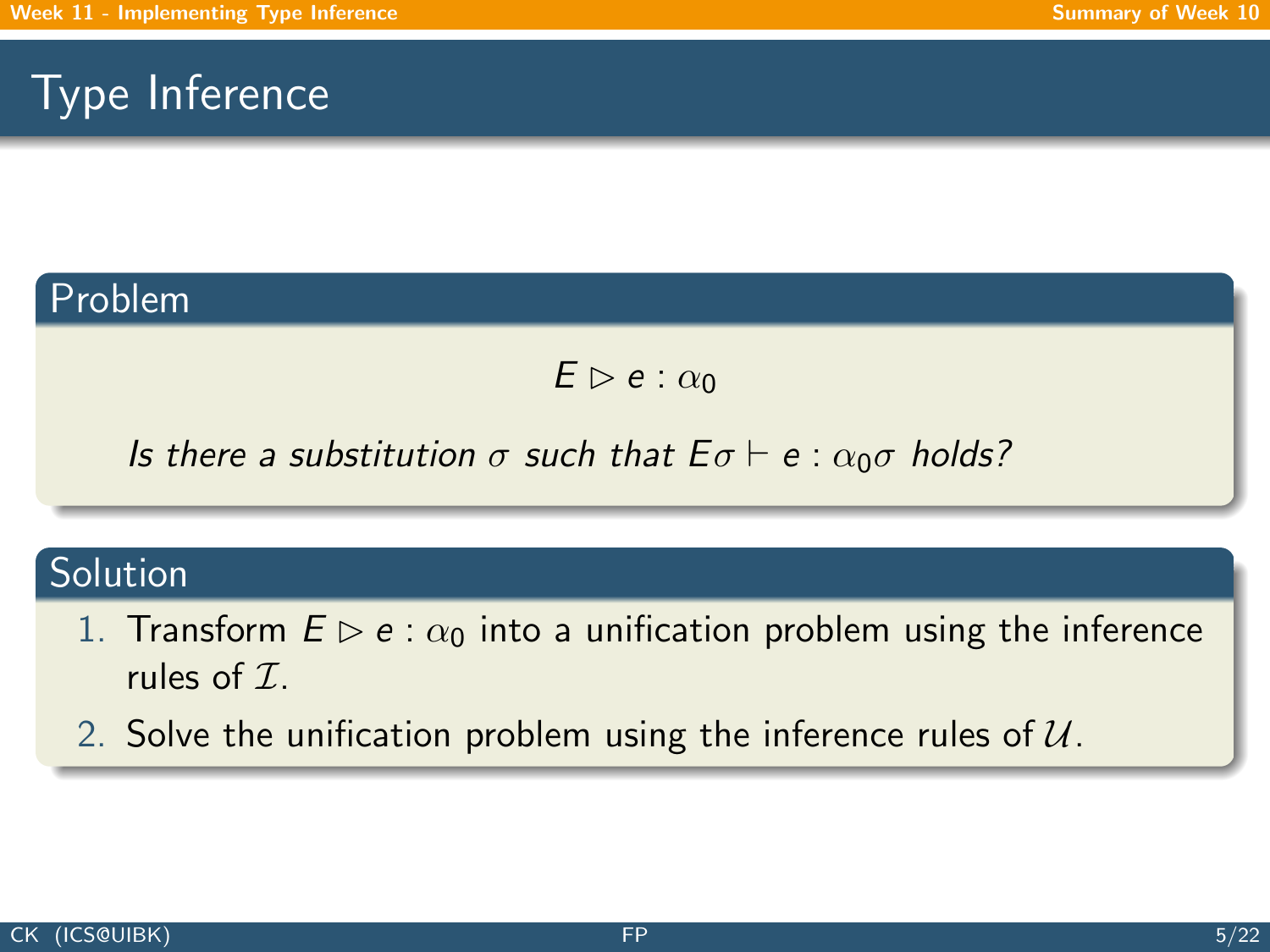## **Overview**

## [Week 11 - Implementing Type Inference](#page-1-0)

- [Summary of Week 10](#page-2-0)
- [A Module for Core ML Expressions](#page-14-0)
- [Implementing](#page-19-0)  $I$

 $\operatorname{Lip}$ ementing  $\operatorname{\mathcal{U}}$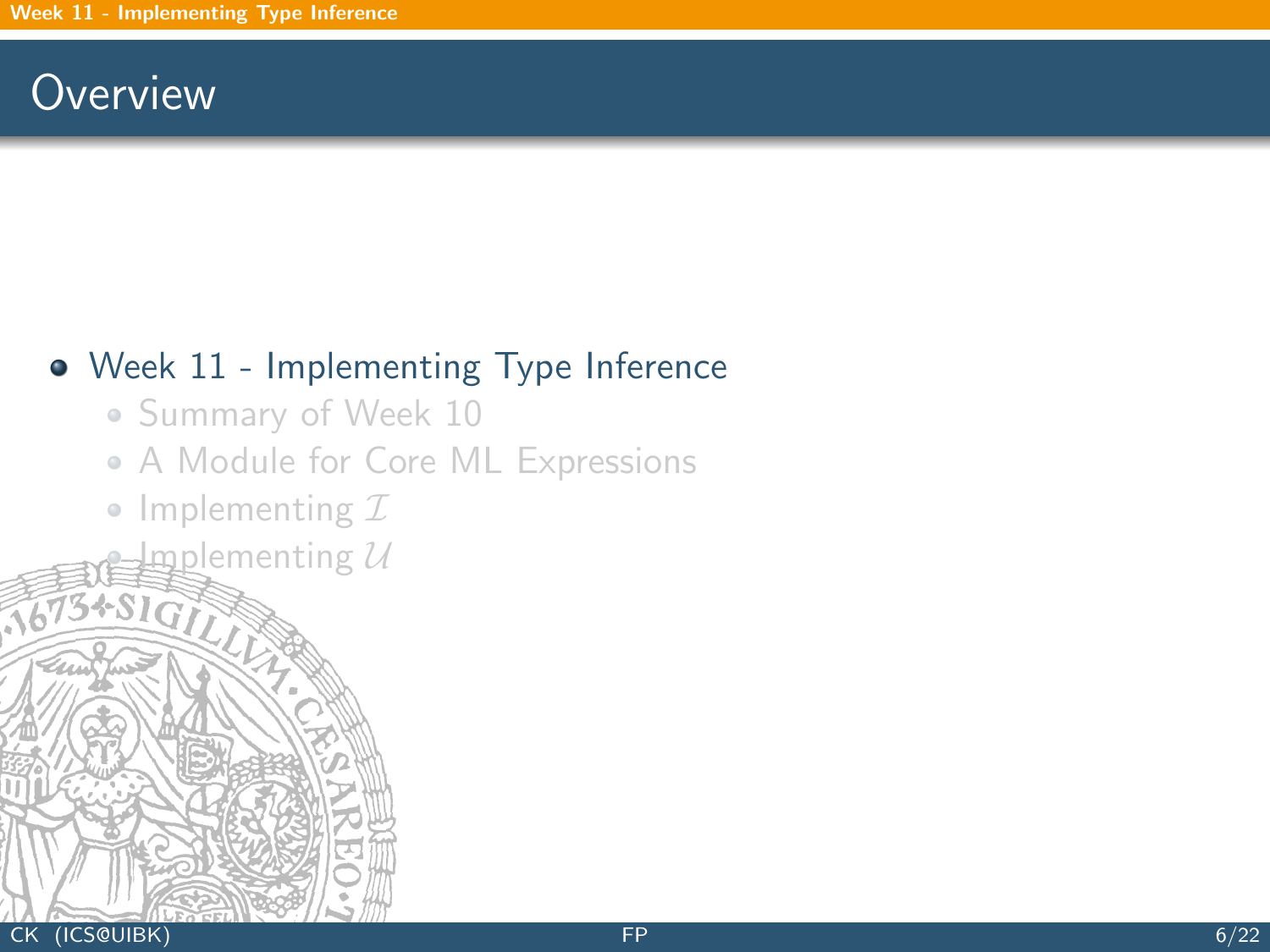# This Week

### Practice I

OCaml introduction, lists, strings, trees

### Theory I

lambda-calculus, evaluation strategies, induction,

reasoning about functional programs

### Practice II

efficiency, tail-recursion,

### Theory II

type checking, type inference

## Advanced Topics

combinator-parsing, lazy evaluation, infinite data structures, dependent

# **types, monads**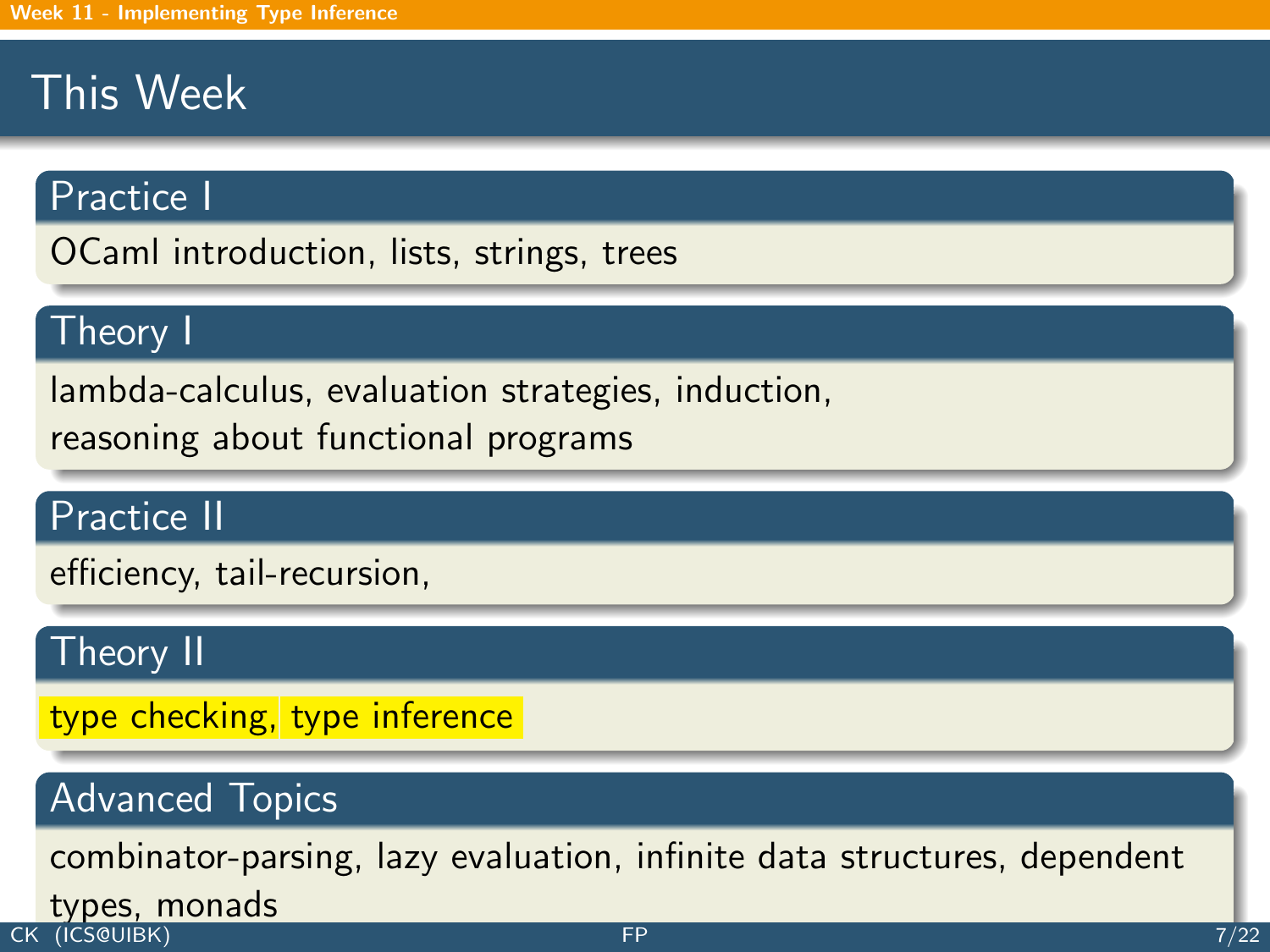## <span id="page-14-0"></span>**Overview**

## [Week 11 - Implementing Type Inference](#page-1-0)

• [Summary of Week 10](#page-2-0)

## [A Module for Core ML Expressions](#page-14-0)

• [Implementing](#page-19-0)  $I$ 

 $m$ pplementing  $\mathcal U$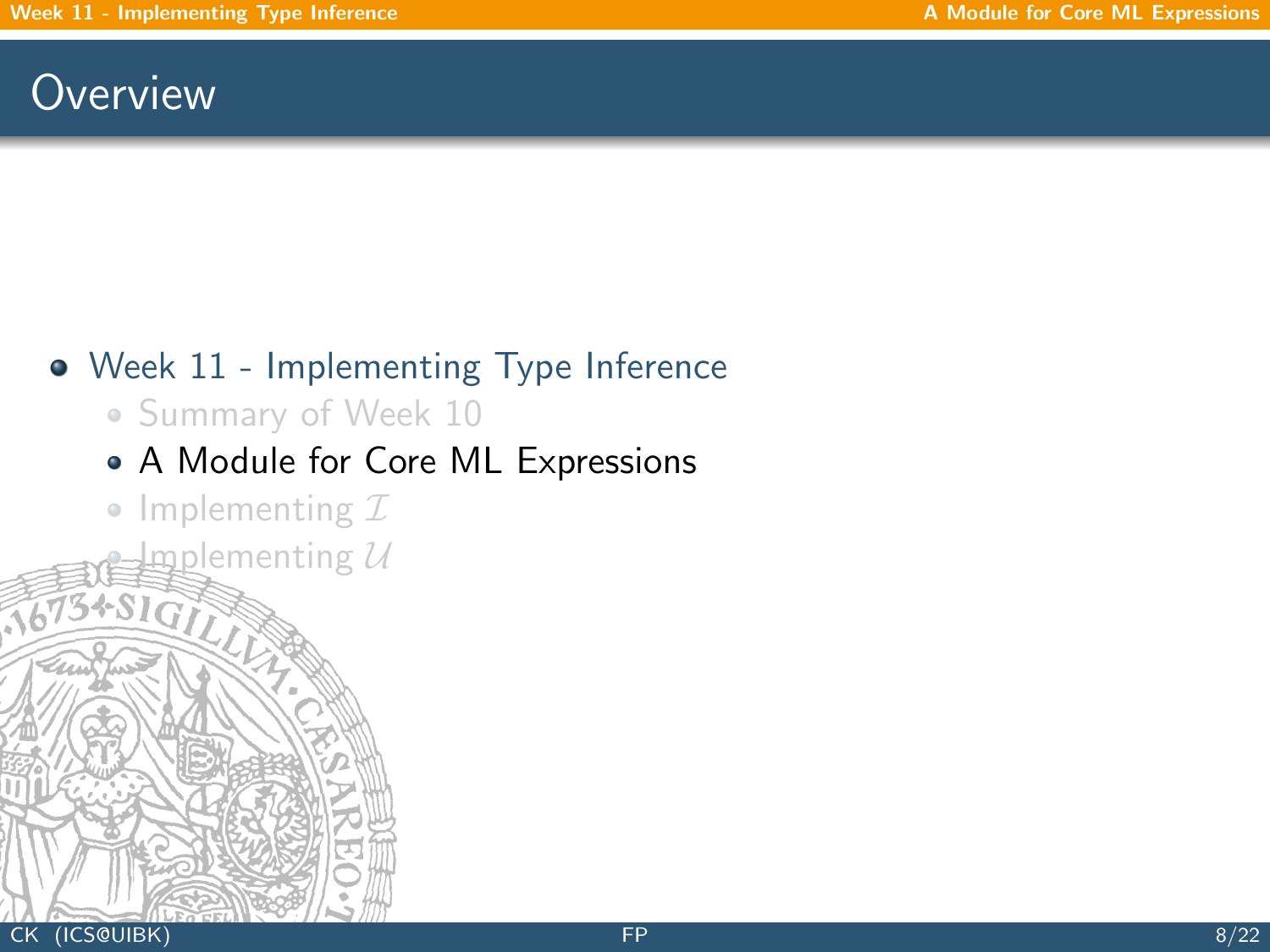## Core ML

#### Grammar

## $e ::= x | c | (e) | e e | \lambda x.e | let x = e in e | if e then e else e$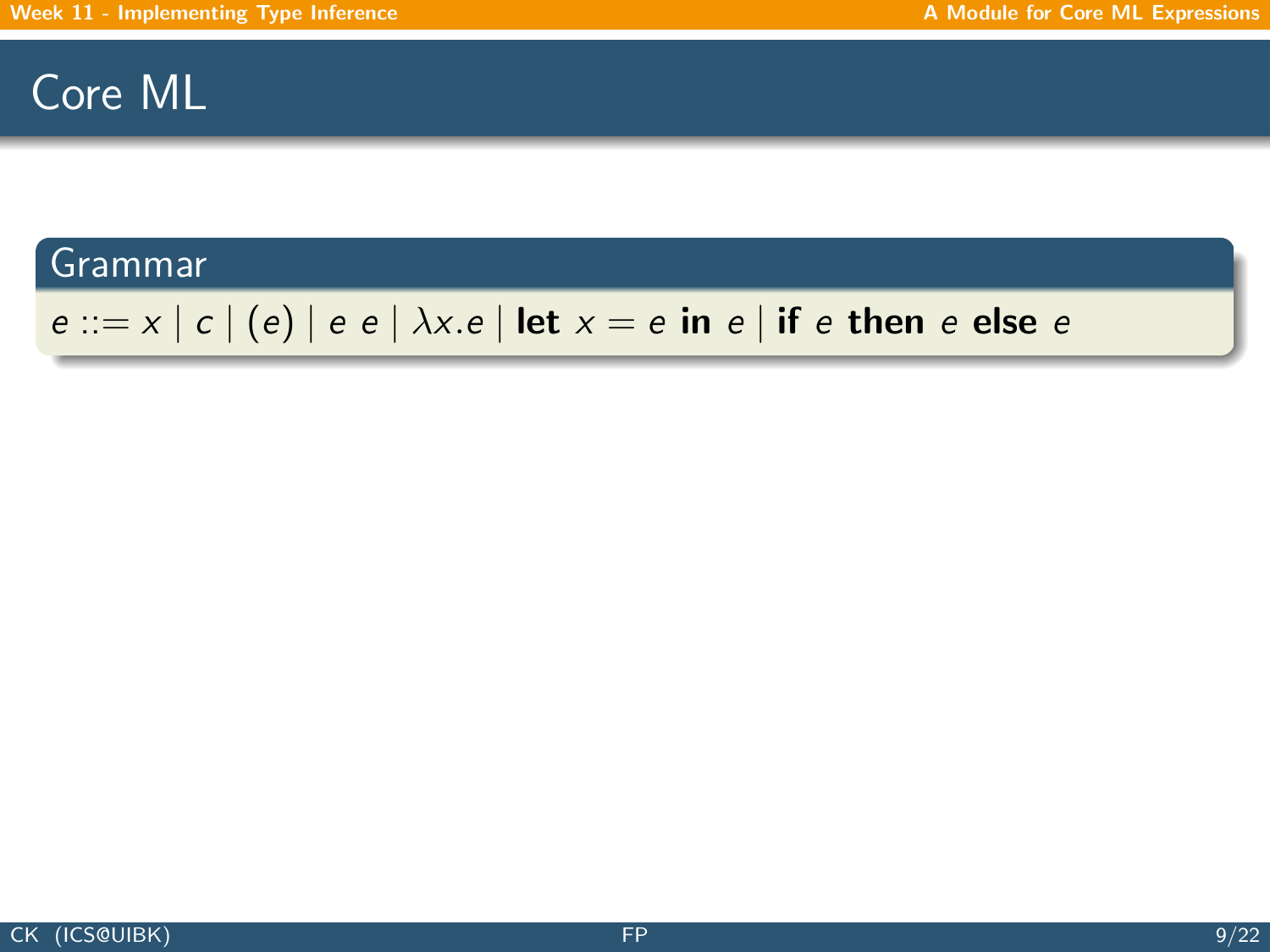## Core ML

#### Grammar

```
e ::= x | c | (e) | e e | \lambda x.e | \text{let } x = e \text{ in } e | \text{ if } e \text{ then } e \text{ else } e
```
Core ML in OCaml (module CoreML)

```
type t =| Var of Strng.t
  | Con of Strng.t
  | App of (t * t)| Abs of (Strng.t * t)
  | Let of (Strng.t * t * t)| Ite of (t * t * t)
```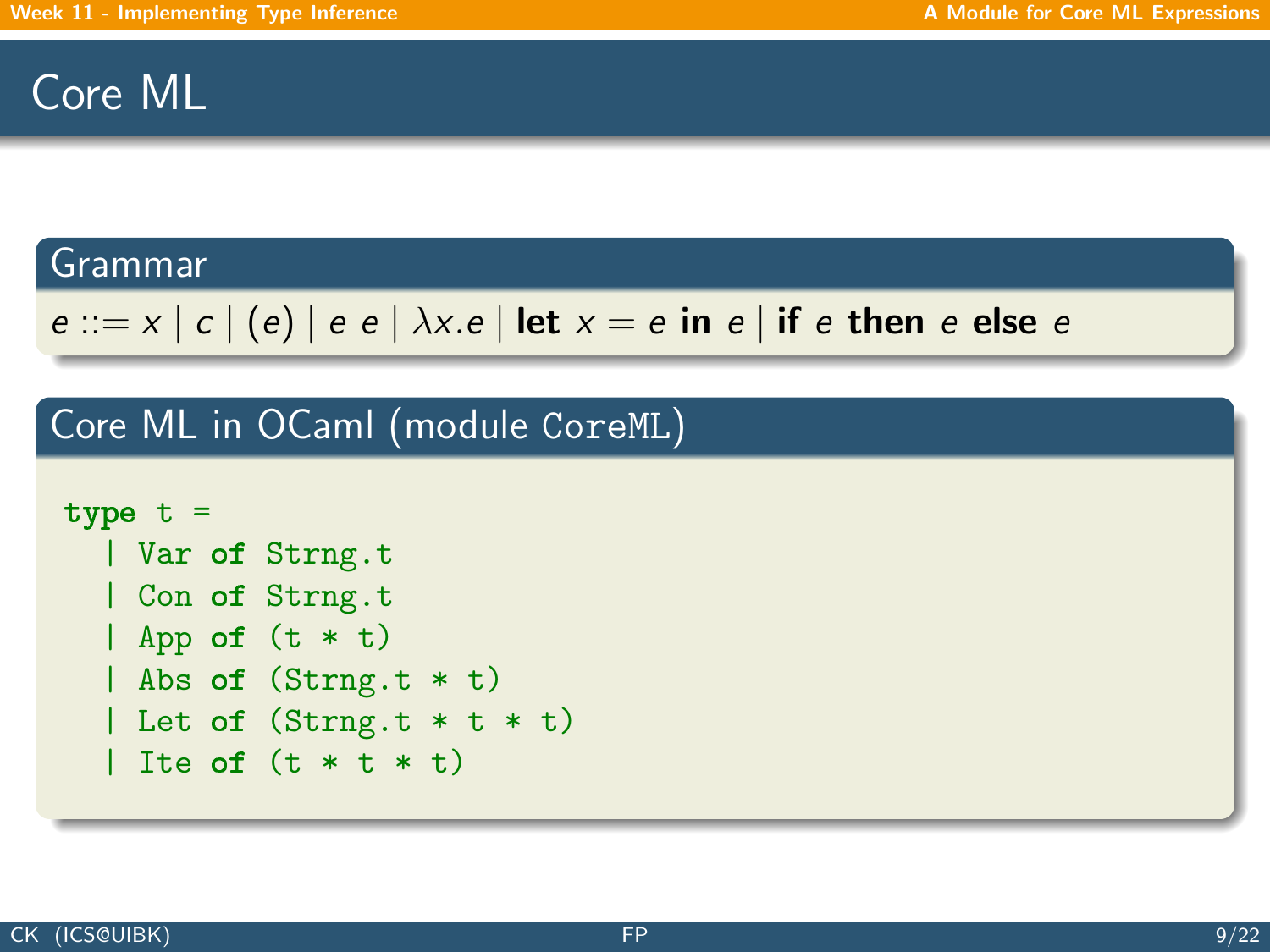# Core ML (cont'd)

### Magic

- Remove Left Recursion
- Make Application Left Associative
- Binding Precedence
- CoreML.of\_string : string -> CoreML.t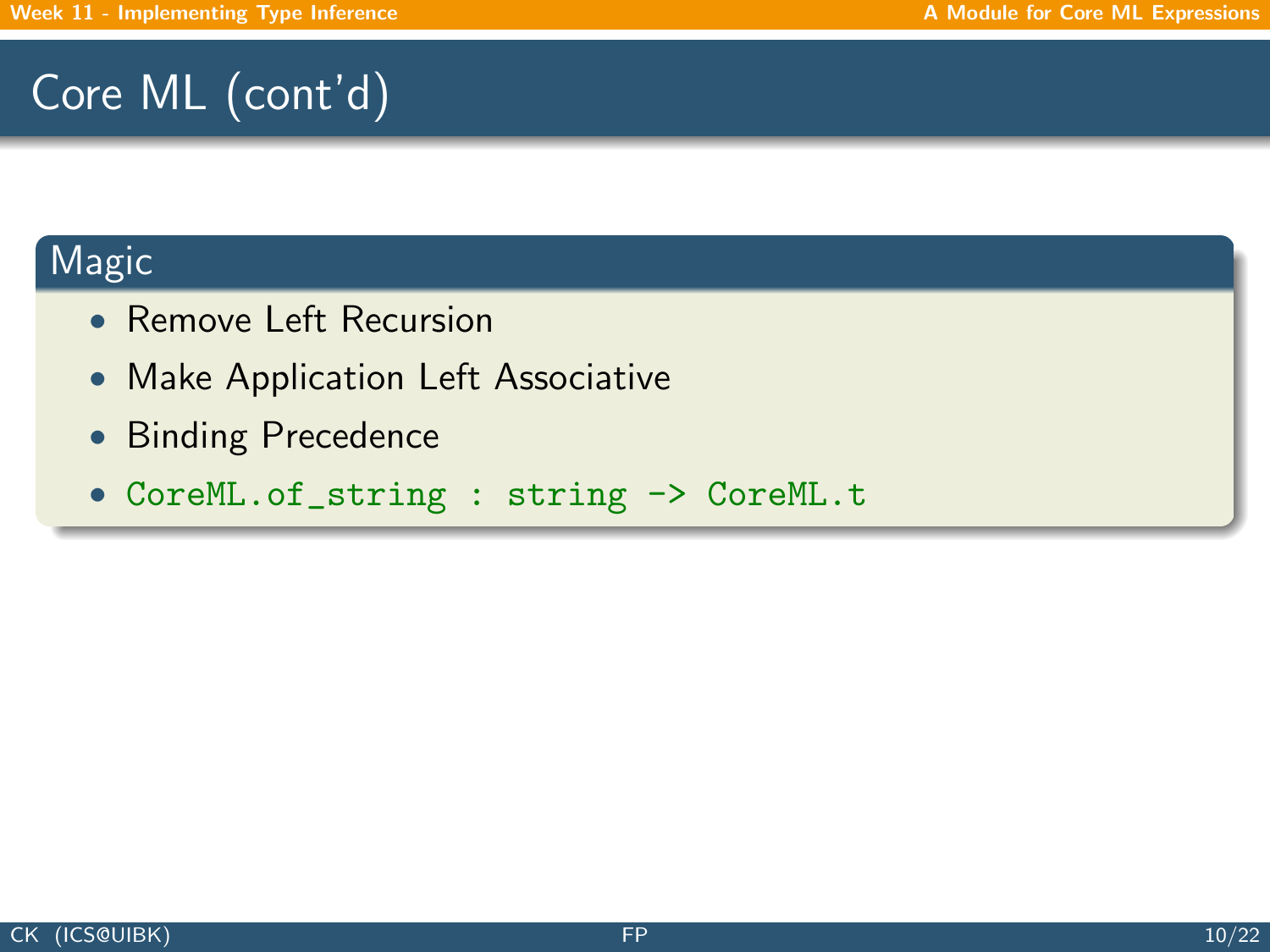# Core ML (cont'd)

### **Magic**

- Remove Left Recursion
- Make Application Left Associative
- Binding Precedence
- CoreML.of\_string : string -> CoreML.t

### Example

- # CoreML.of\_string  $"\\x.(+ x) x";$
- $-$  : CoreML.t =  $x + x$
- # CoreML.of\_string  $"\\x.+ (x x)":;$
- $-$  : CoreML.t =  $\x + (x x)$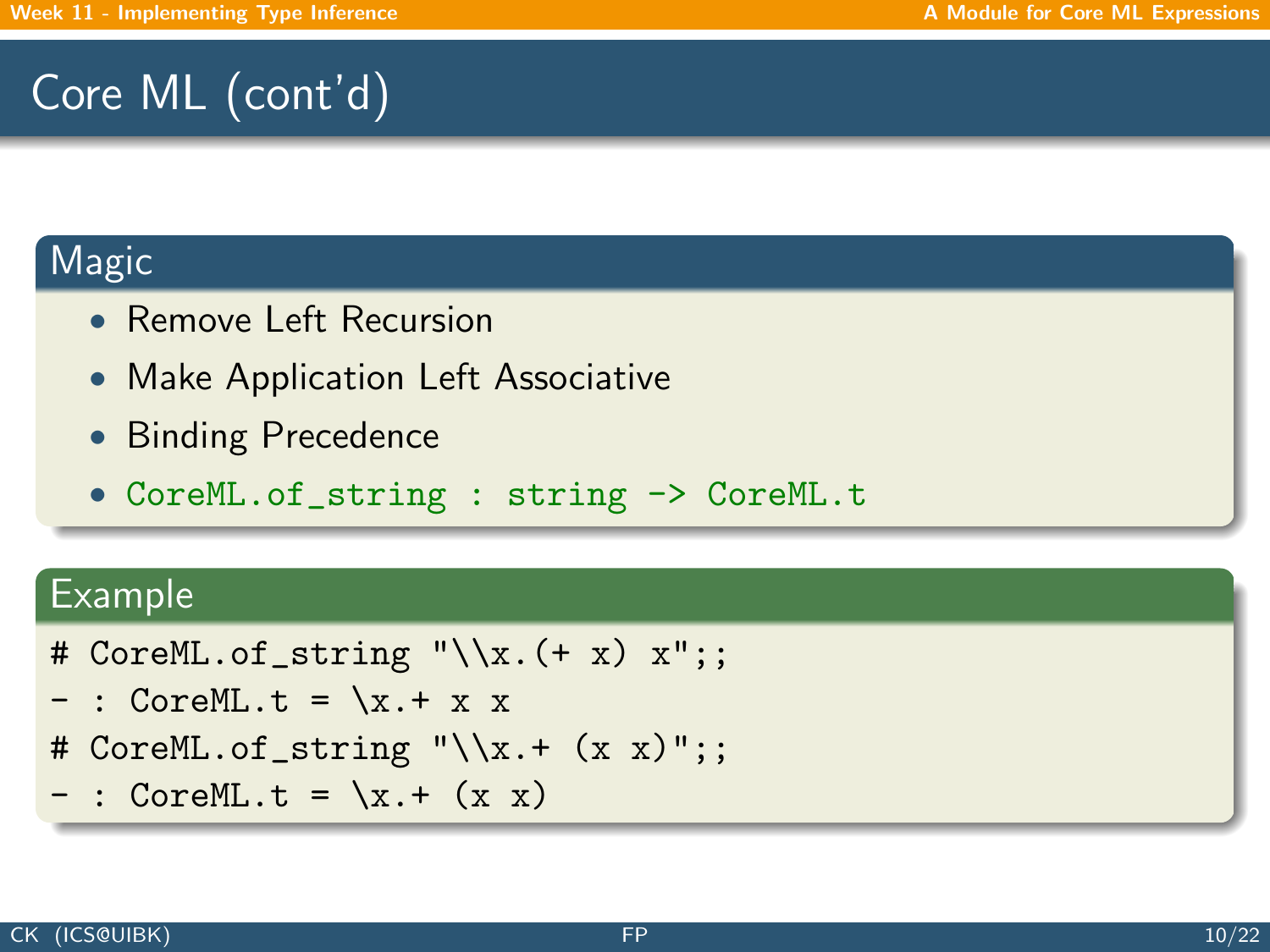## <span id="page-19-0"></span>**Overview**

## [Week 11 - Implementing Type Inference](#page-1-0)

- [Summary of Week 10](#page-2-0)
- [A Module for Core ML Expressions](#page-14-0)
- [Implementing](#page-19-0)  $I$  $\mathbf{n}$ plementing  $\mathcal U$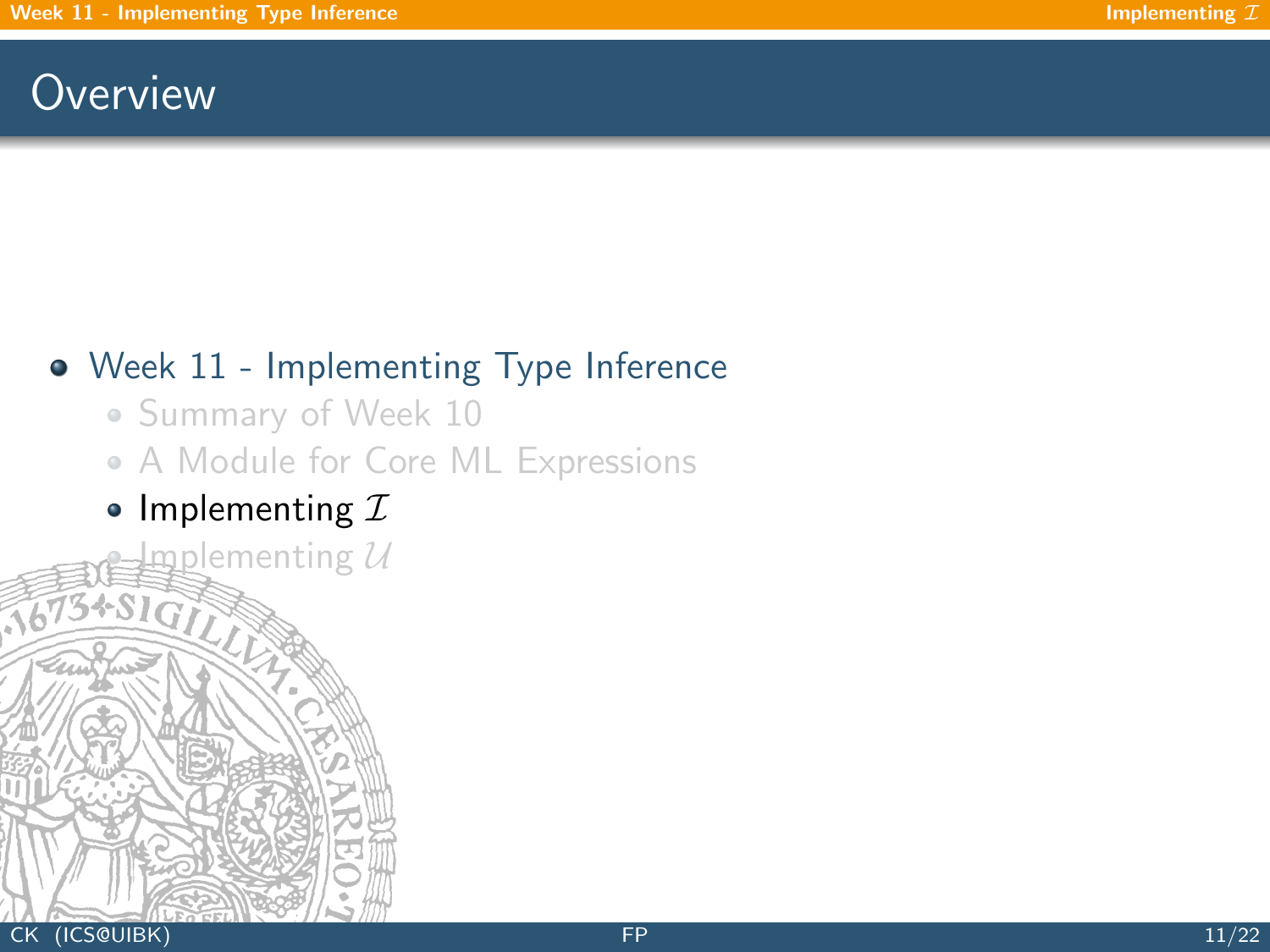## Recall

$$
\frac{E, e: \tau_0 \triangleright e: \tau_1}{\tau_0 \approx \tau_1} \text{ (con)} \qquad \qquad \frac{E \triangleright e_1 \cdot e_2 : \tau}{E \triangleright e_1 : \alpha \to \tau; E \triangleright e_2 : \alpha} \text{ (app)}
$$
\n
$$
\frac{E \triangleright \lambda x. e: \tau}{E, x: \alpha_1 \triangleright e: \alpha_2; \tau \approx \alpha_1 \to \alpha_2} \text{ (abs)} \qquad \frac{E \triangleright \text{let } x = e_1 \text{ in } e_2 : \tau}{E \triangleright e_1 : \alpha; E, x: \alpha \triangleright e_2 : \tau} \text{ (let)}
$$

$$
\frac{E \rhd \textbf{if } e_1 \textbf{ then } e_2 \textbf{ else } e_3 : \tau}{E \rhd e_1 : \textbf{bool}; E \rhd e_2 : \tau; E \rhd e_3 : \tau} \text{ (ite)}
$$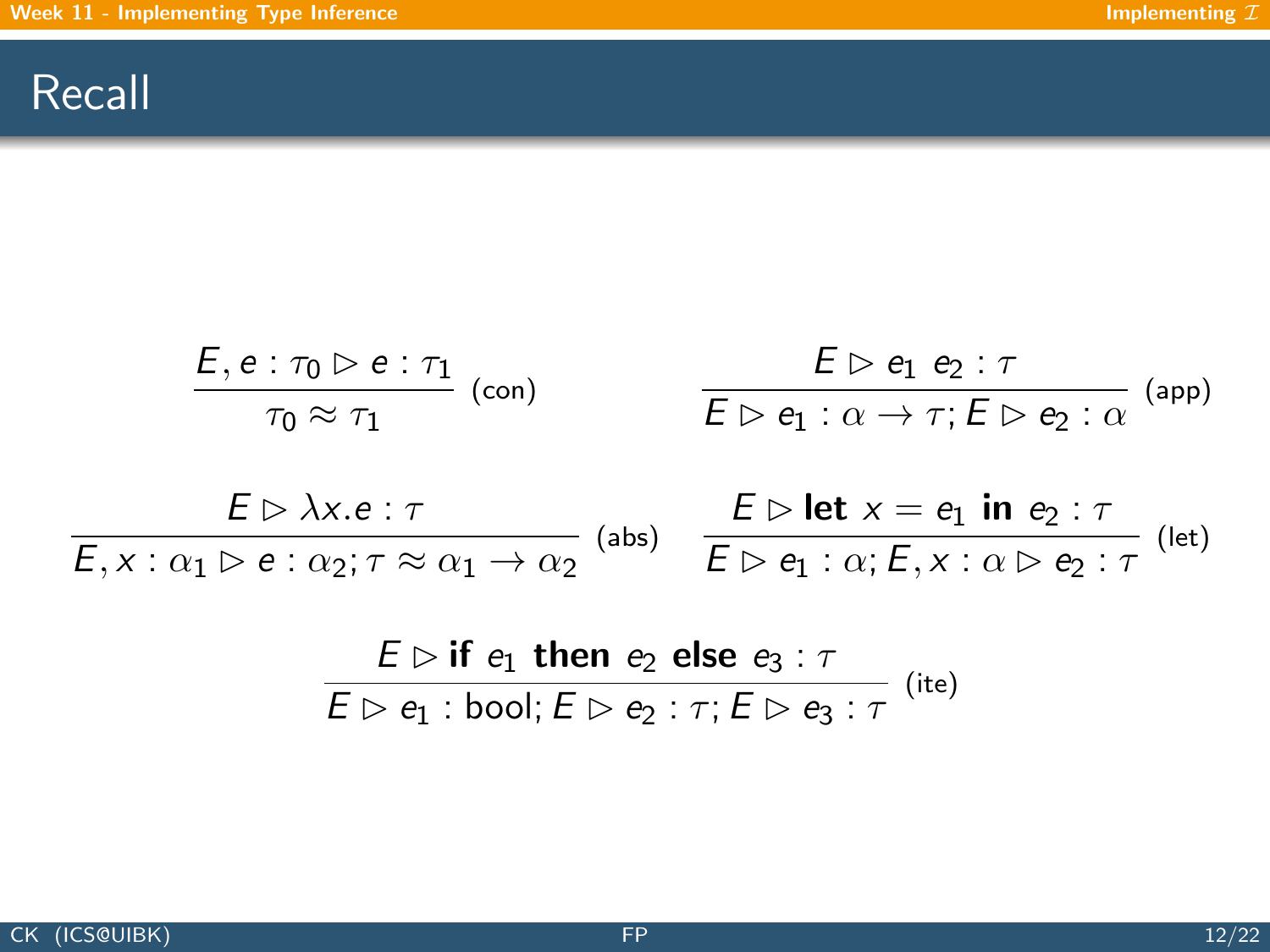# A Type for Types (module Typing)

#### Grammar

$$
\tau ::= \alpha \mid \tau \rightarrow \tau \mid g(\tau, \ldots, \tau)
$$

type typ = TVar of int | TFun of (typ \* typ) | TCon of (Strng.t \* typ list)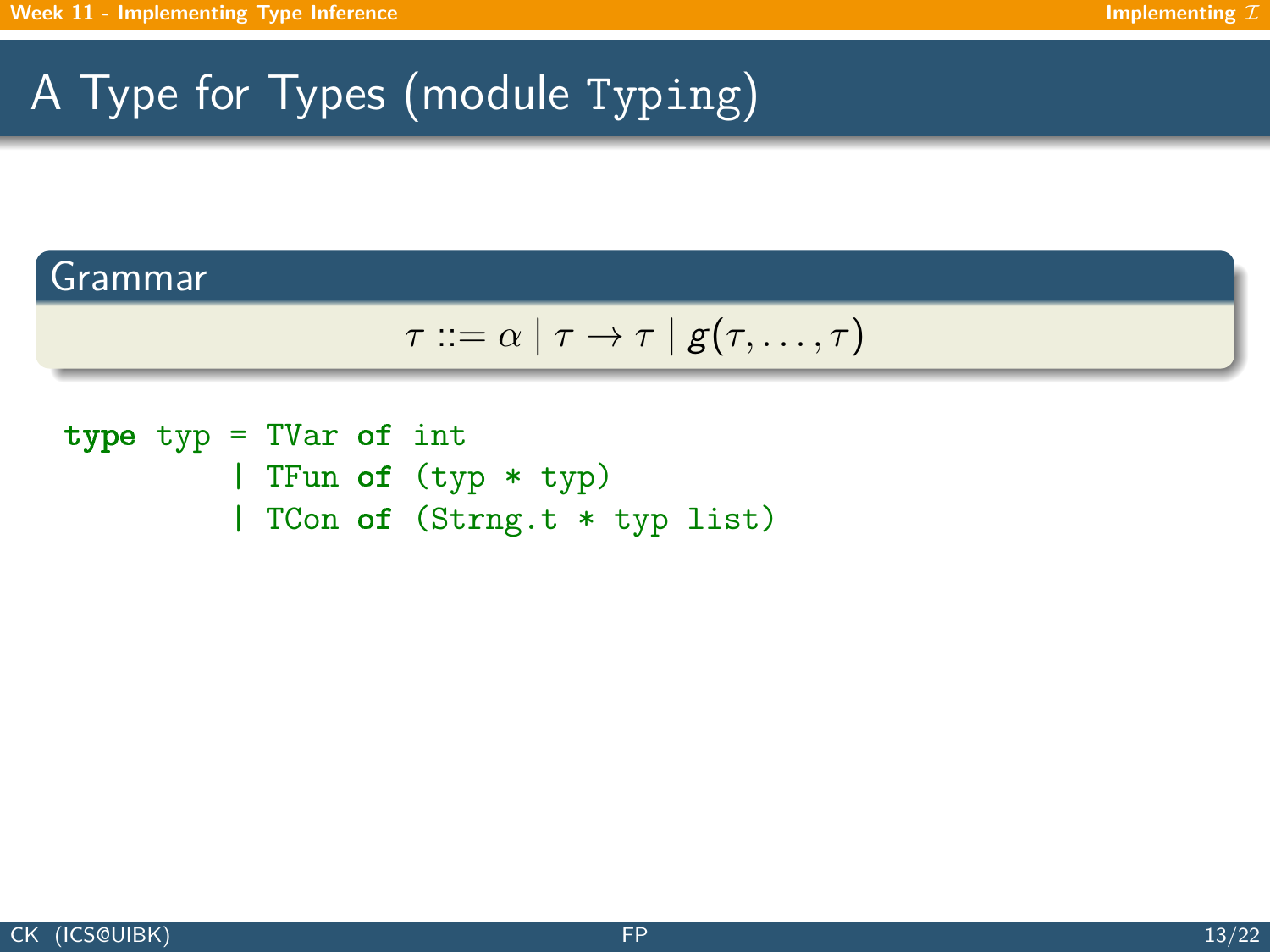# A Type for Types (module Typing)

#### Grammar

$$
\tau ::= \alpha \mid \tau \rightarrow \tau \mid g(\tau, \ldots, \tau)
$$

```
type typ = TVar of int
         | TFun of (typ * typ)
         | TCon of (Strng.t * typ list)
let tvar v = TVar v
let (0\rightarrow) s t = TFun(s,t)let tcon c ts = TCon(String.c.f_s, ts)
```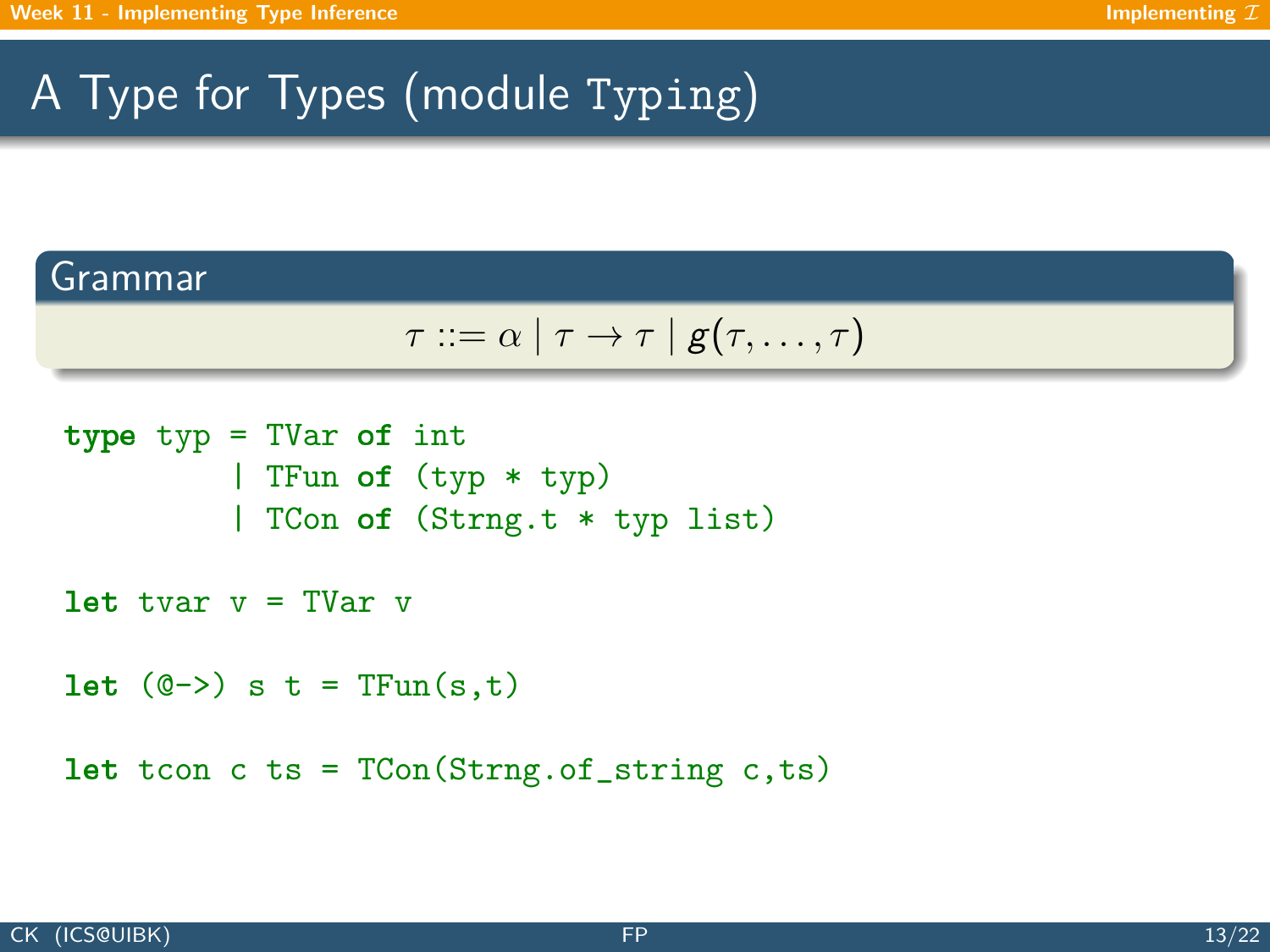### Input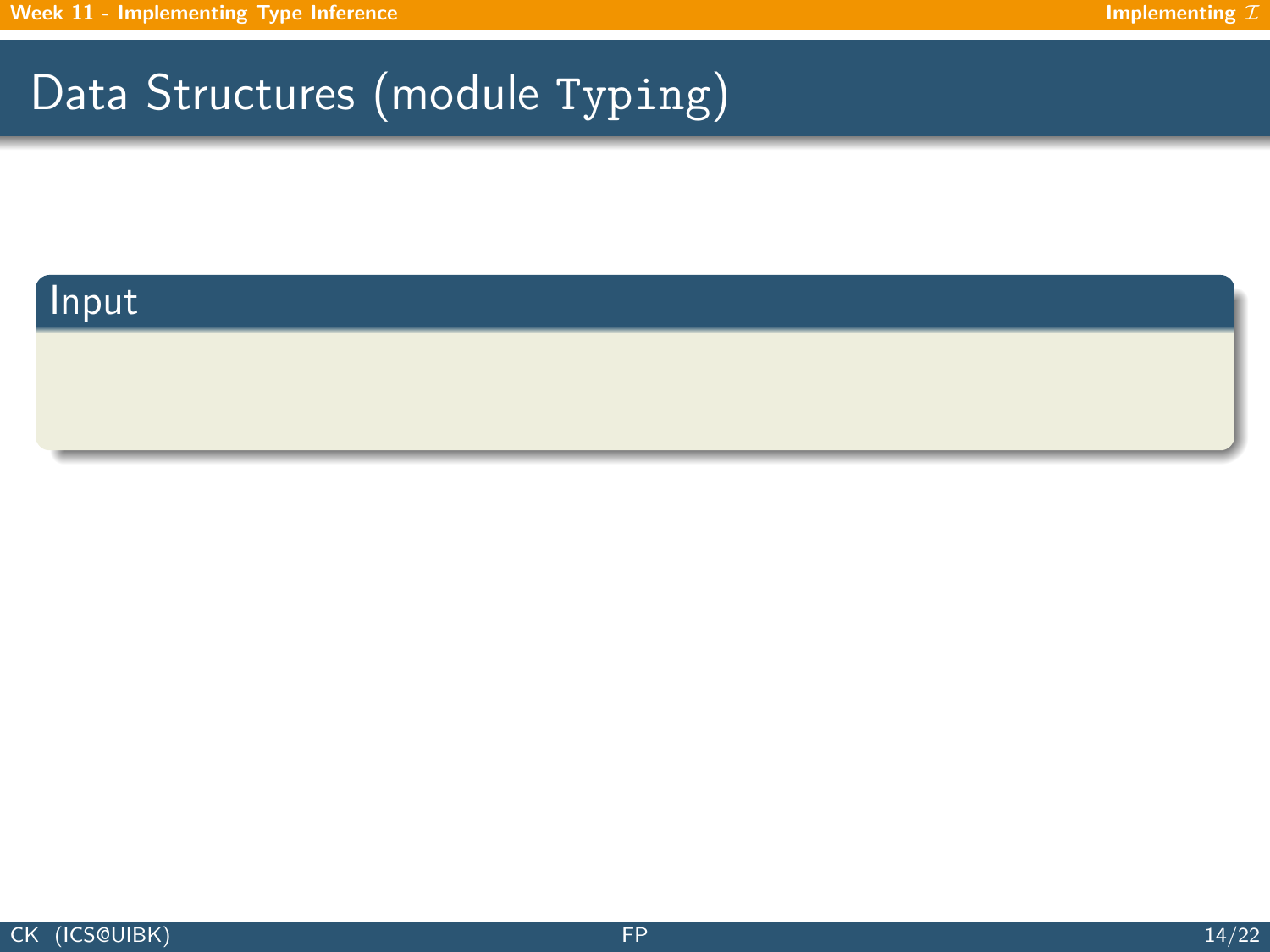### Input

• environment: type env = (CoreML.t \* typ) list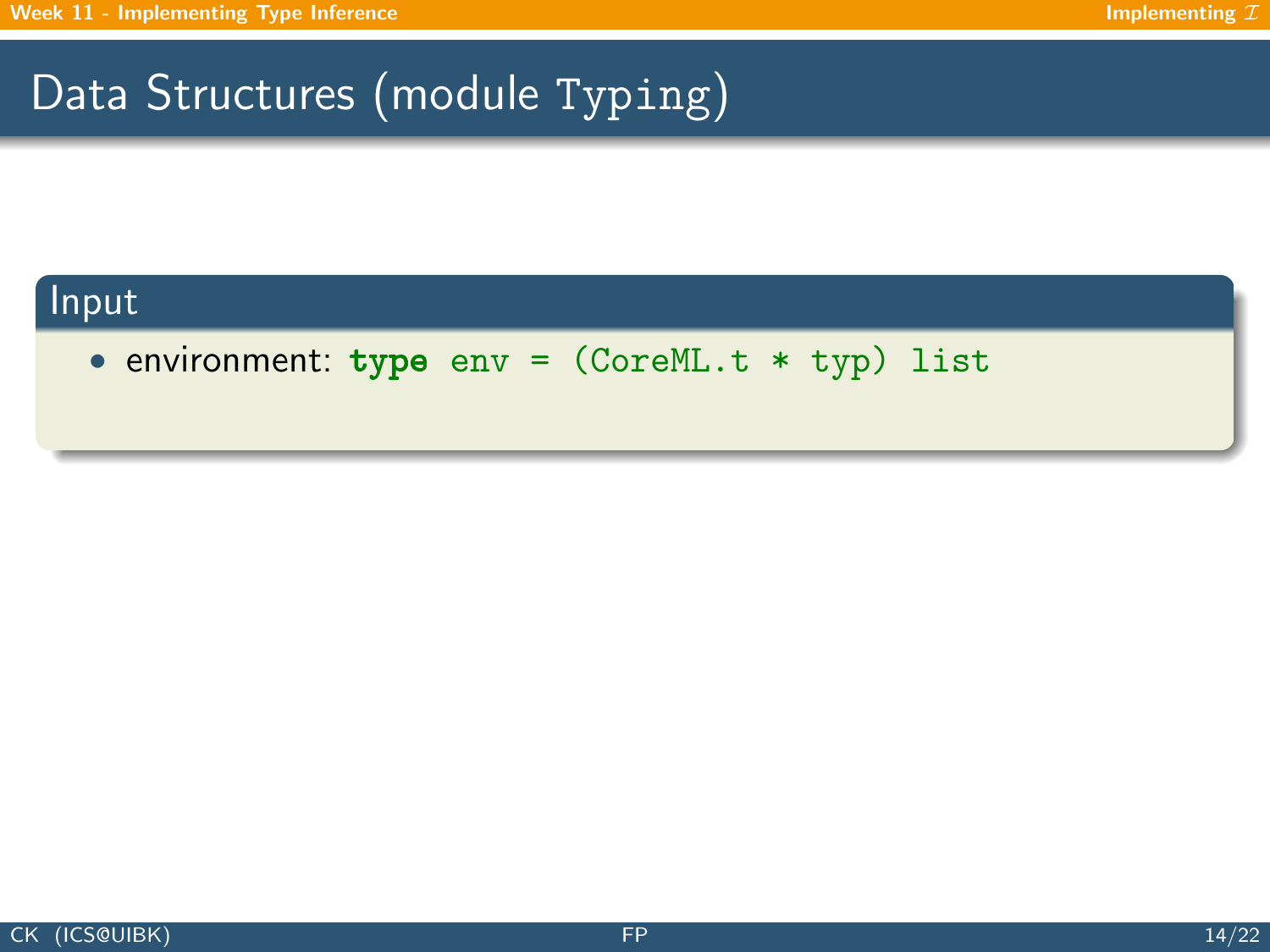#### Input

- environment: type  $env = (CoreML.t * typ)$  list
- type inference problem: type ip = (env \* CoreML.t \* typ)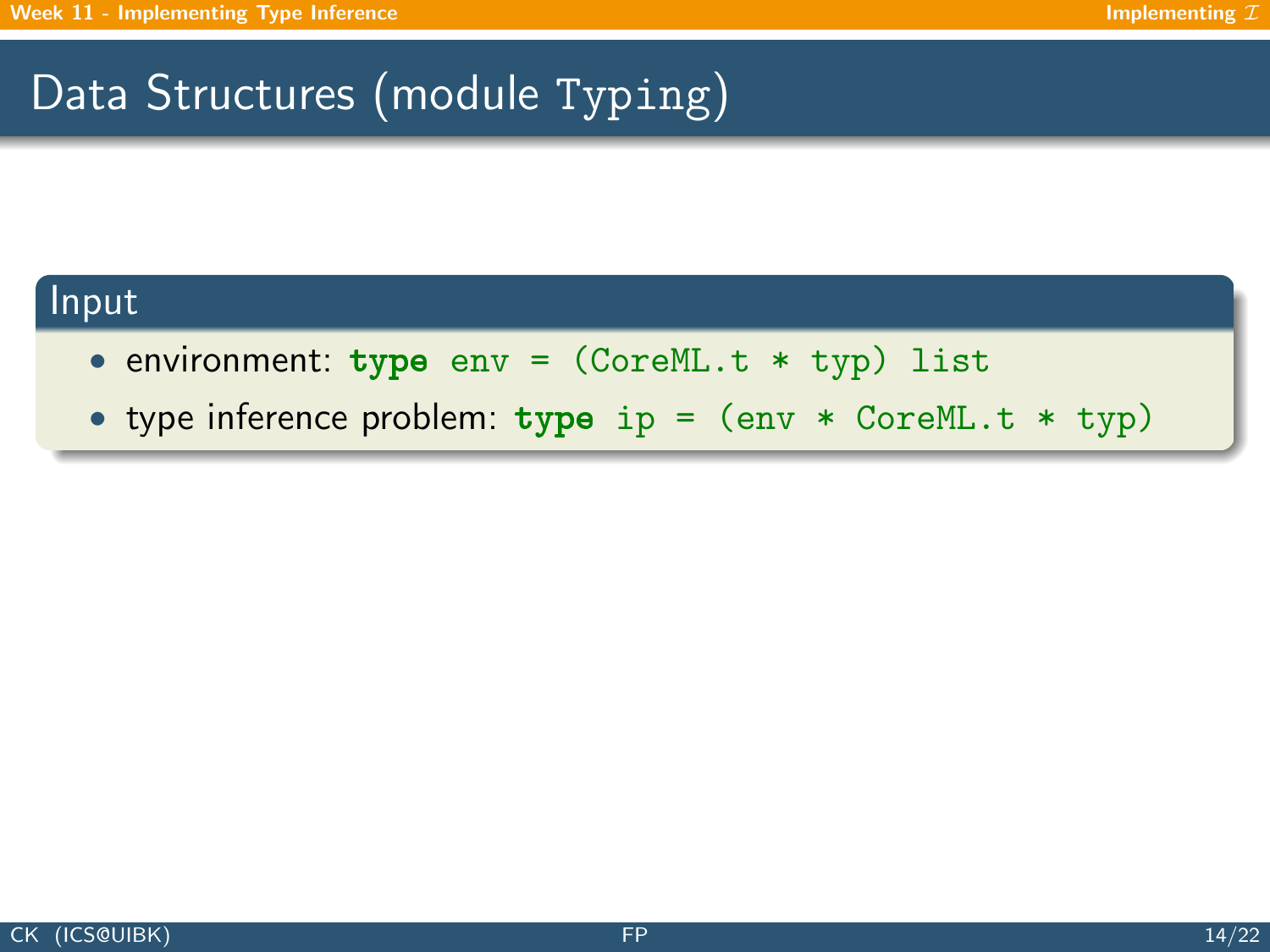#### Input

- environment: type  $env = (CoreML.t * typ)$  list
- type inference problem:  $type$  ip =  $(env * CoreML.t * typ)$

#### **Output**

unification problem type  $up = (typ * typ)$  list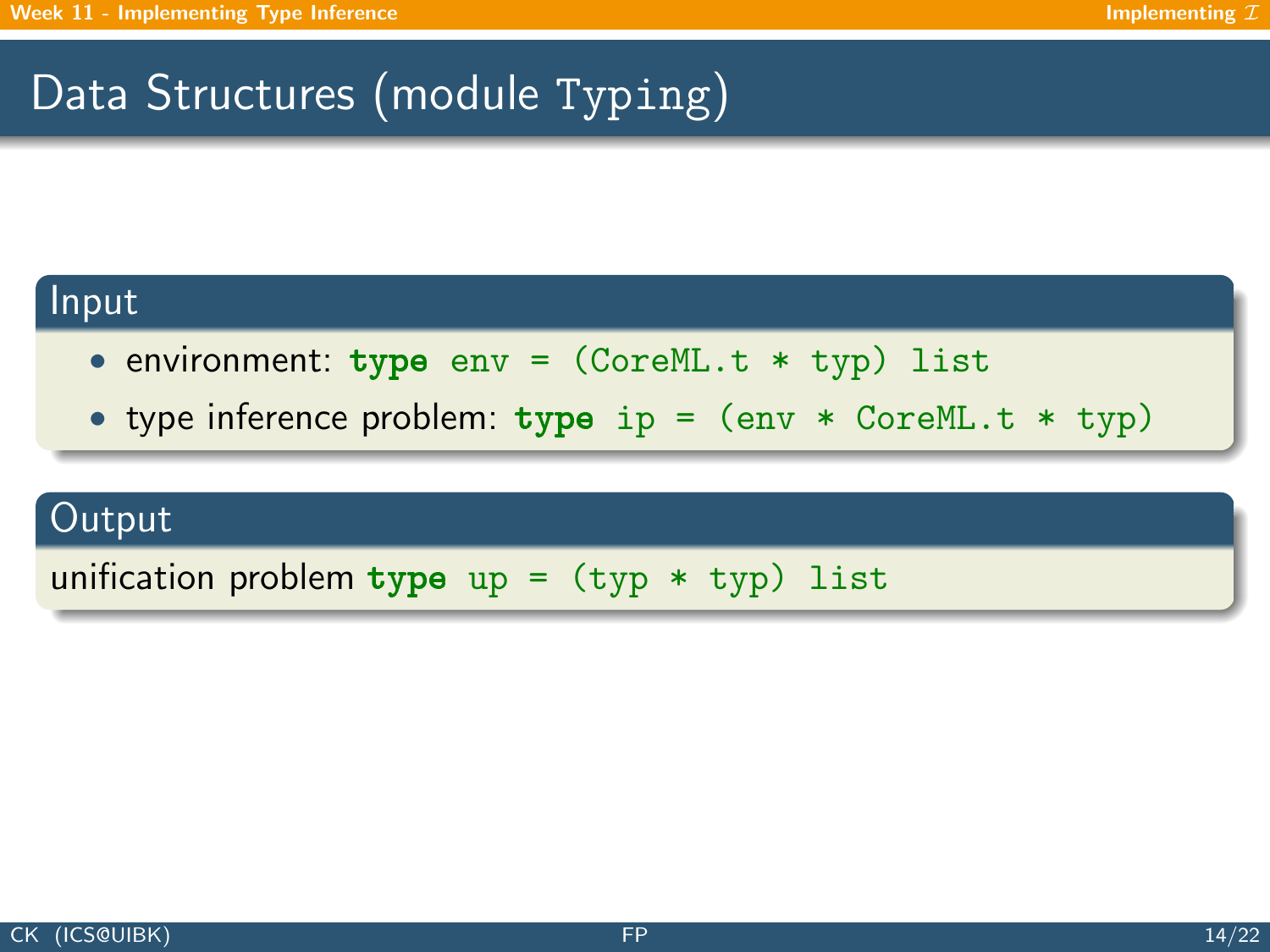#### Input

- environment: type  $env = (CoreML.t * typ)$  list
- type inference problem:  $type$  ip =  $(env * CoreML.t * typ)$

#### Output

unification problem type up =  $(typ * typ)$  list

#### Function

 $to_$  up : ip  $\rightarrow$  up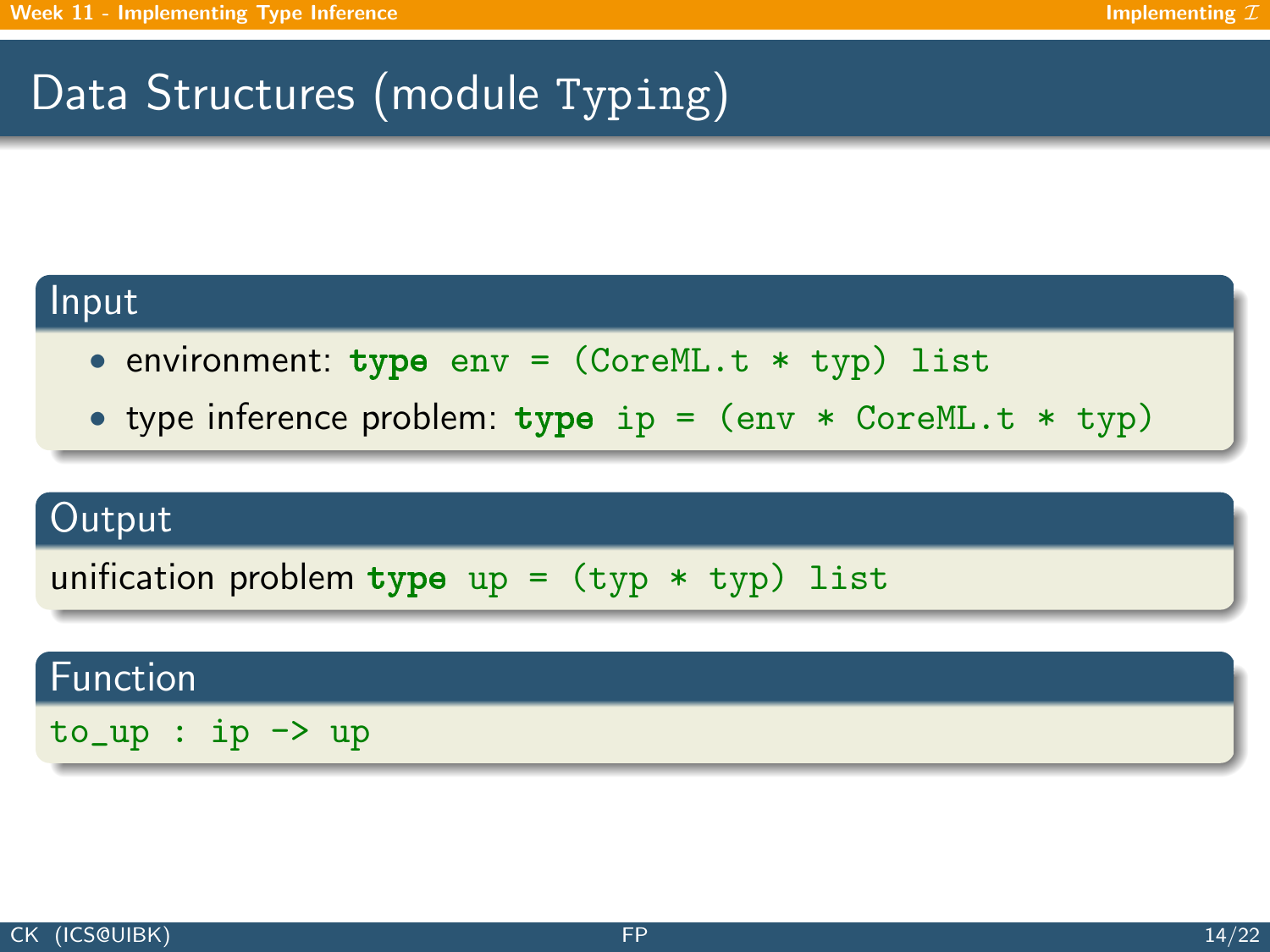```
let to_up_step i (env,e,t) = match Lst.lookup e env with
  | Some t' -> (i,[(t',t)],[1]| None -> match e with
    \vert App(e1,e2) \vert ->
        (i+1, [], [(env,e1,tvar i @{\rightarrow} t); (env,e2,tvar i)])
     \vert Abs(x,e) ->
        (i+2, [ (t, tvar i \ 0 \rightarrow tvar(i+1)) ],[((Var x,tvar i)::env,e,tvar(i+1))])
     | Let(x, e_1, e_2) ->
        (i+1, [], [(env,e1,tvar i); ((Var x, tvar i):env, e2, t)])
     | Ite(e1,e2,e3) \rightarrow(i, [], [(env,e1,tbool);(env,e2,t);(env,e3,t)])
     | Var x \rightarrow failwith ("unknown<sub>1</sub>"" \hat{ } Strng.to_string x<sup>\hat{ }"'");;</sup>
```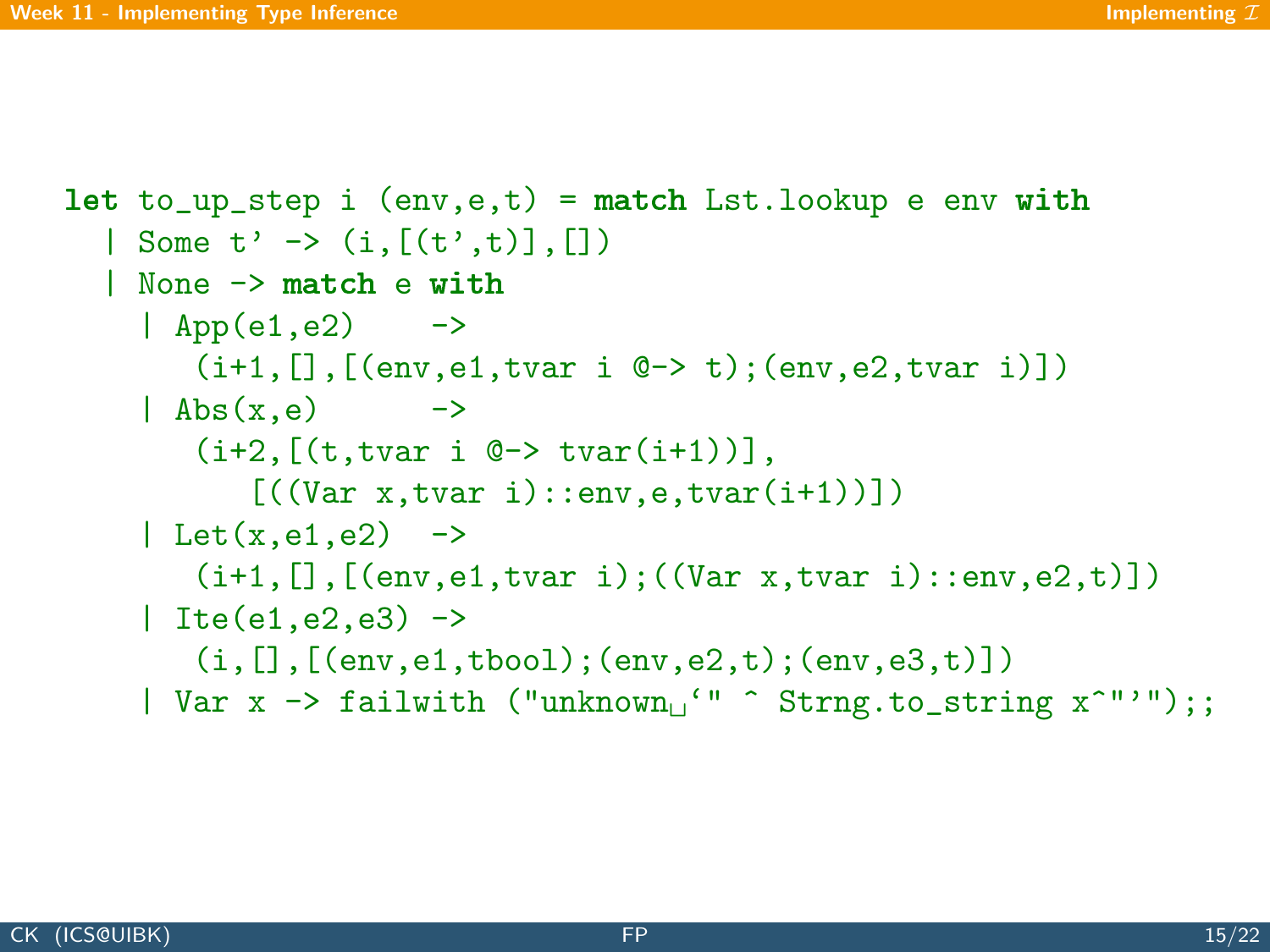```
let to_{up} (env,e,t) =
  let rec to_up (i,eqs) = function
    | | \rightarrow (i,eqs)| p::ps ->let (i, eqs2, qs) = to_up_step i p inlet (i, eqs1) = to_up (i, eqs) qs in
        to_up (i,eqs1@eqs2) ps
  in let i = (*1 \text{ largest type variable occurring in } t \text{ and } env*)Lst.foldr
       (fun (-, t) \rightarrow max (max_tvar t)) (max_tvar t) env in
  snd (to_{\text{up}} (i+1, [])(env, e, t))
```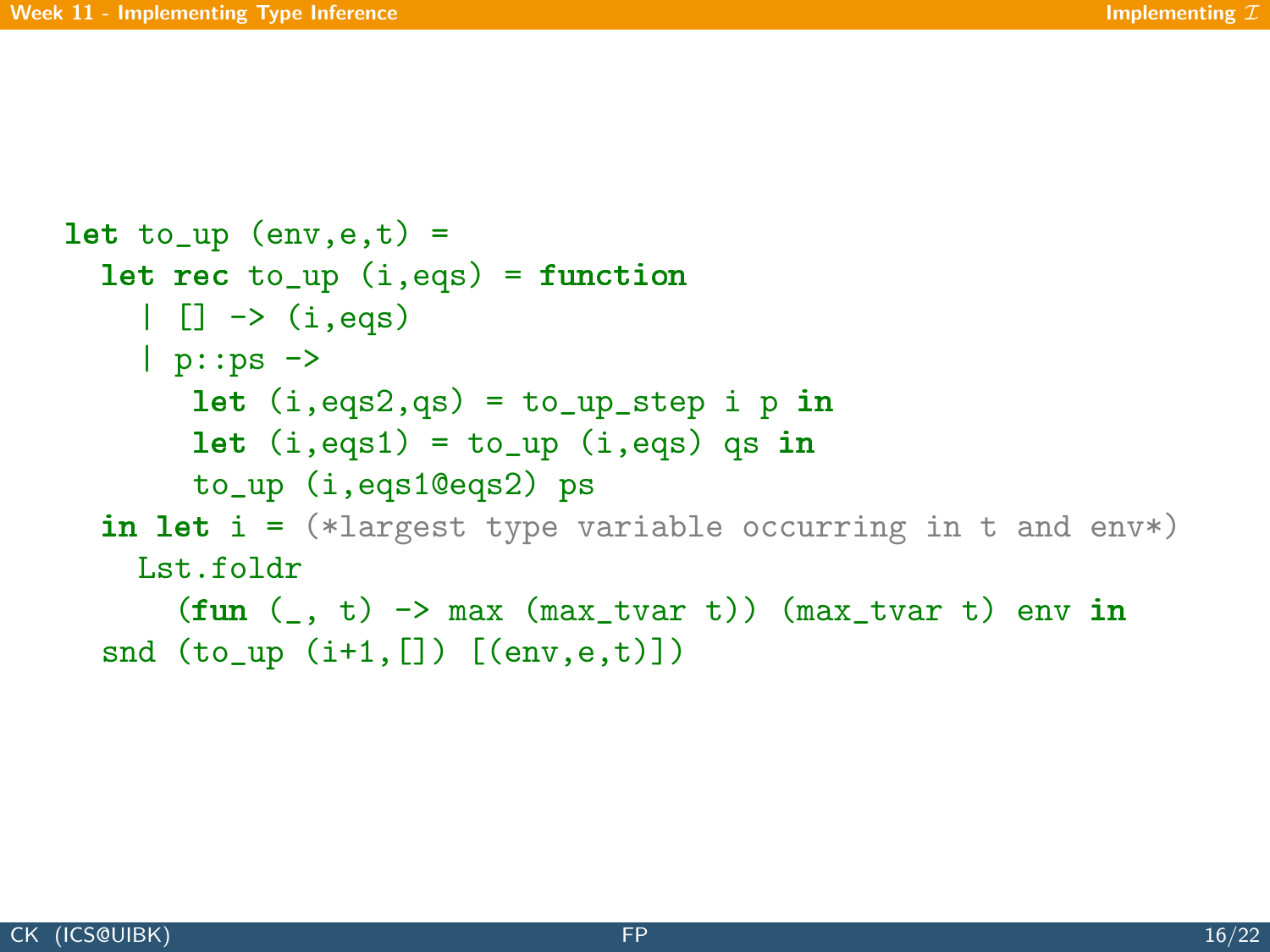## <span id="page-30-0"></span>**Overview**

## [Week 11 - Implementing Type Inference](#page-1-0)

- [Summary of Week 10](#page-2-0)
- [A Module for Core ML Expressions](#page-14-0)
- [Implementing](#page-19-0)  $I$
- [Implementing](#page-30-0)  $U$

34816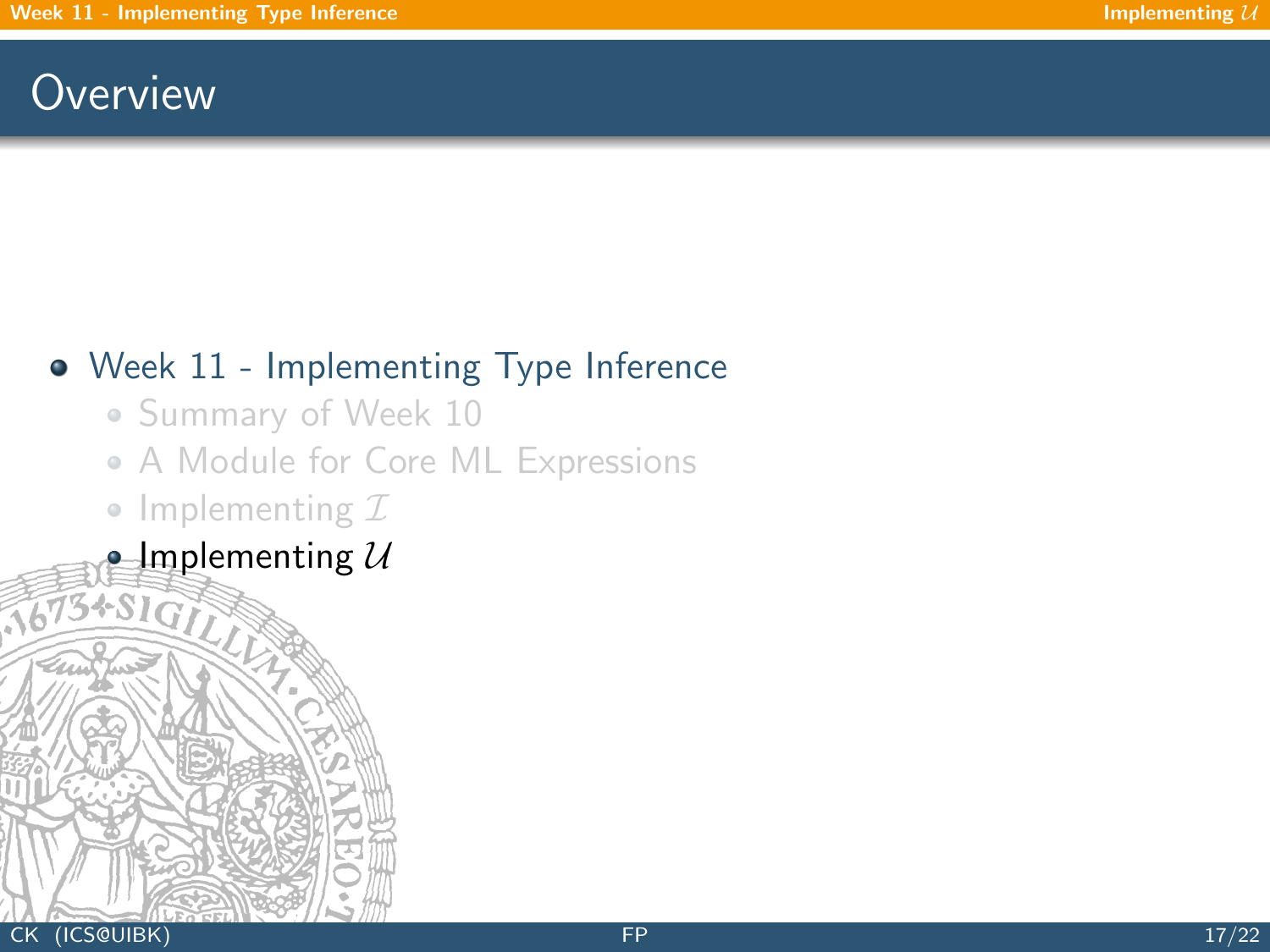## Recall

$$
E_1; g(\tau_1, \ldots, \tau_n) \approx g(\tau'_1, \ldots, \tau'_n); E_2
$$
\n
$$
E_1; \tau_1 \approx \tau'_1; \ldots; \tau_n \approx \tau'_n; E_2
$$
\n
$$
\frac{E_1; \tau_1 \to \tau_2 \approx \tau'_1 \to \tau'_2; E_2}{E_1; \tau_1 \approx \tau'_1; \tau_2 \approx \tau'_2; E_2}
$$
\n
$$
E_1; \alpha \approx \tau; E_2 \quad \alpha \notin \mathcal{TV}\text{ar}(\tau)
$$
\n
$$
\frac{E_1; \tau \approx \alpha; E_2 \quad \alpha \notin \mathcal{TV}\text{ar}(\tau)}{(E_1; E_2) \{\alpha/\tau\}}
$$
\n
$$
\frac{E_1; \tau \approx \alpha; E_2 \quad \alpha \notin \mathcal{TV}\text{ar}(\tau)}{(E_1; E_2) \{\alpha/\tau\}}
$$
\n
$$
\frac{E_1; \tau \approx \tau; E_2}{E_1; E_2}
$$
\n
$$
\frac{E_1; \tau \approx \tau; E_2}{E_1; E_2}
$$
\n
$$
(t)
$$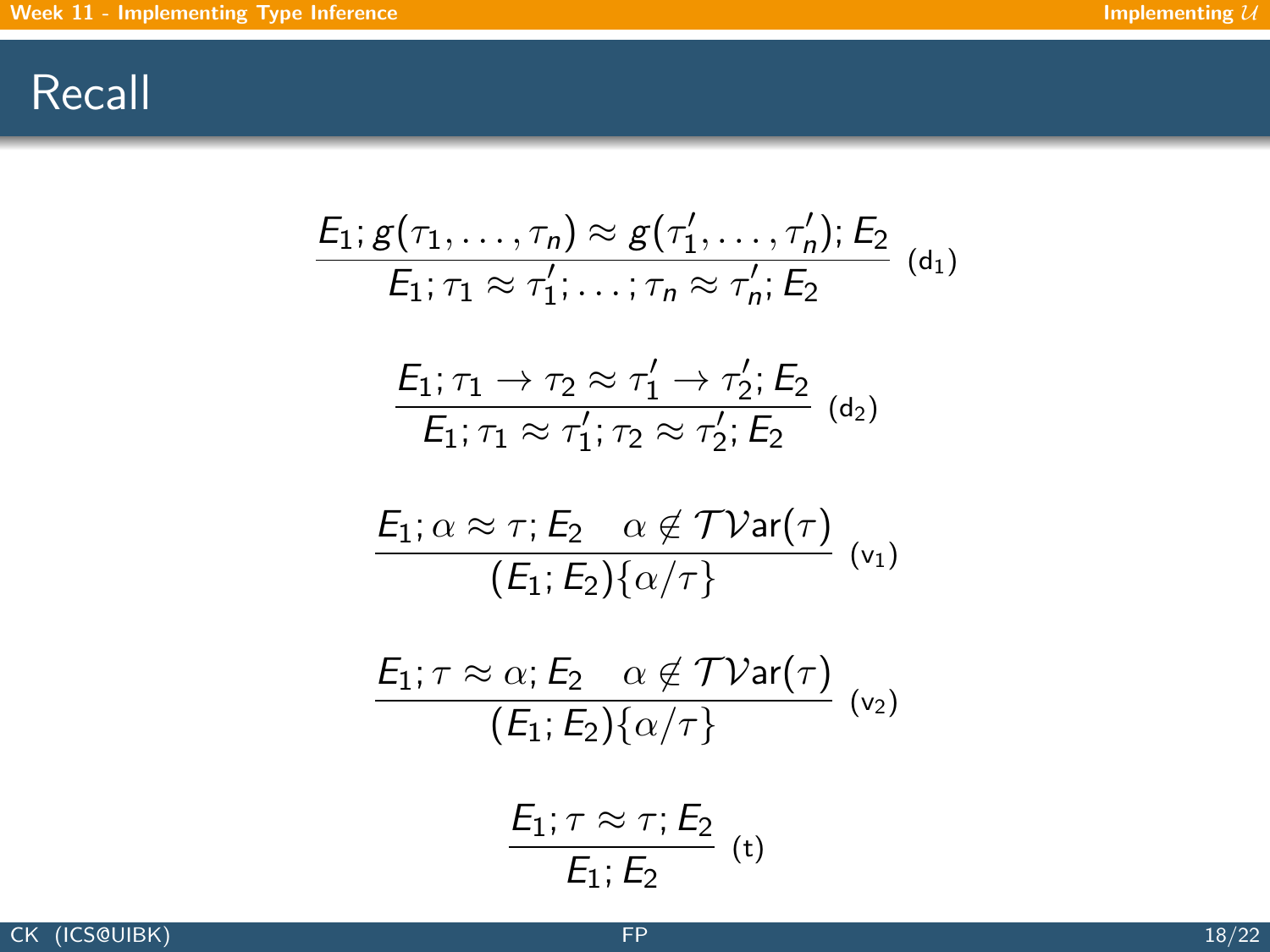## Data Structures

### Input

unification problem type up =  $(typ * typ)$  list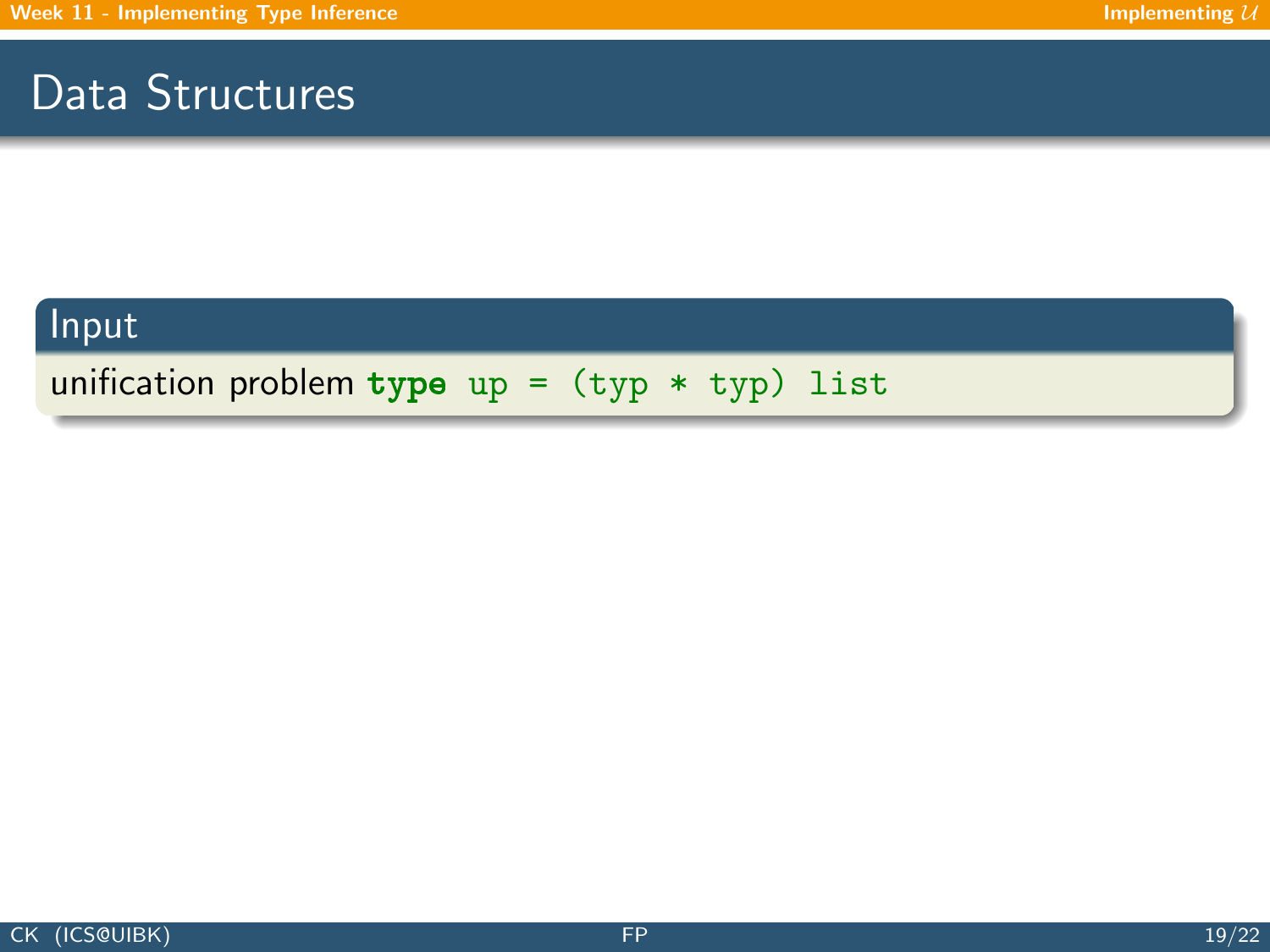## Data Structures

#### Input

unification problem type up =  $(typ * typ)$  list

## Output

substitution type sub =  $(int * typ)$  list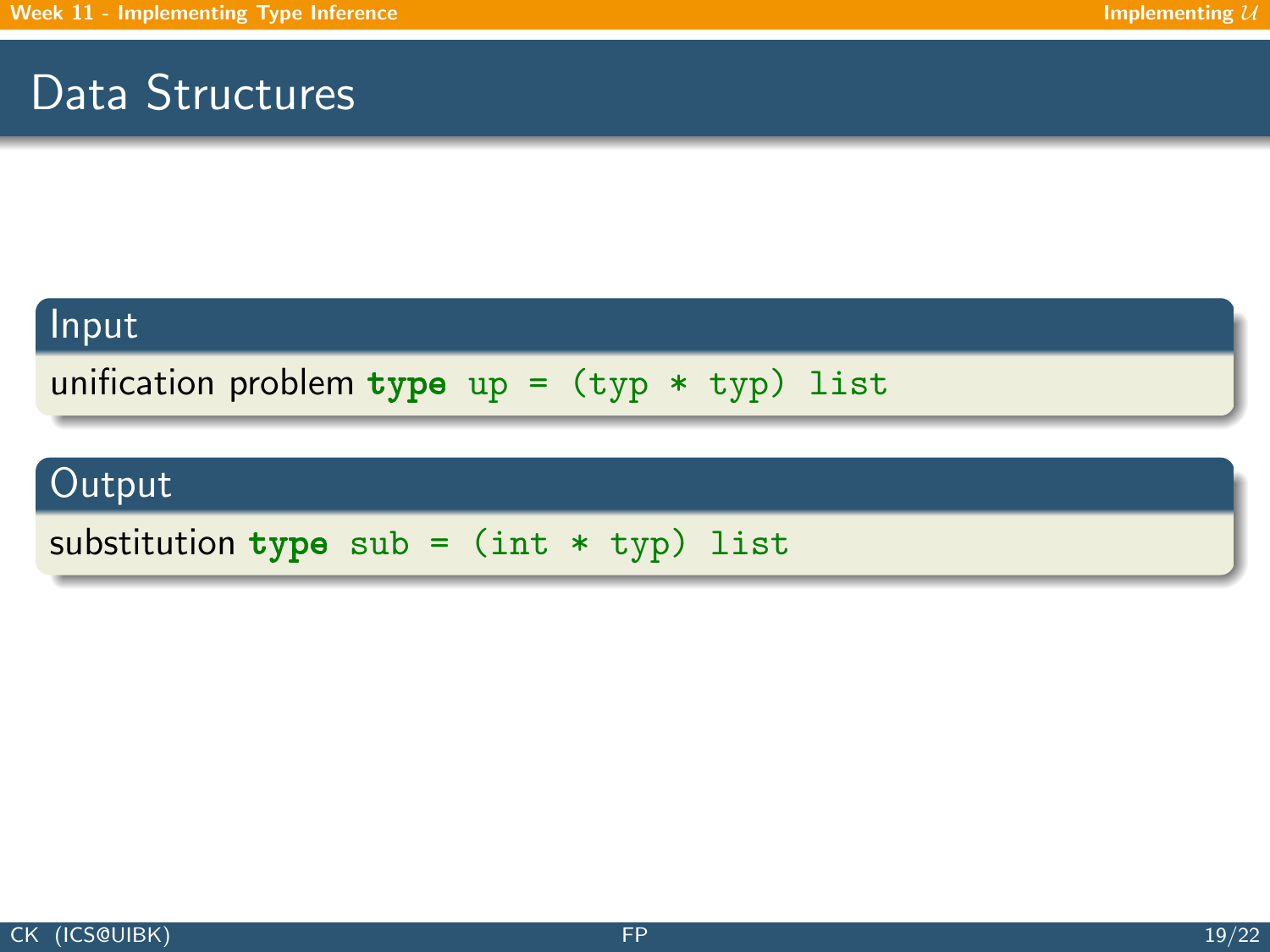## Data Structures

#### Input

unification problem type up =  $(typ * typ)$  list

## Output

substitution type sub =  $(int * typ)$  list

### Function

unify :  $up \rightarrow sub$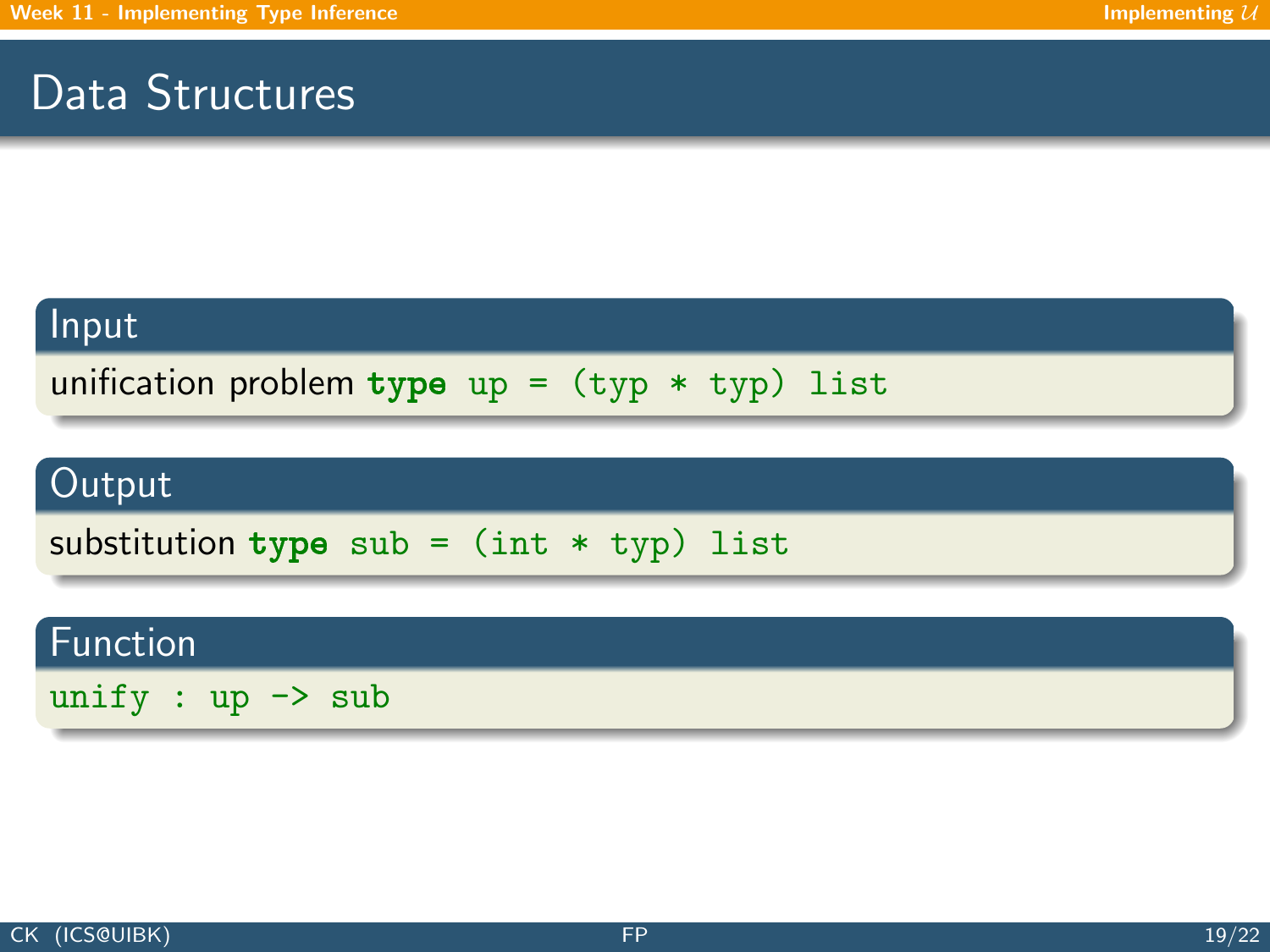```
let unify eqs =
  let rec unify s = function\| \| \rightarrow s
    | eq::eqs \rightarrowlet (e,s') = step eq in
        let eqs' =Lst.map (fun(1,r) \rightarrow (sub s' 1,sub s' r)) eqs in
        unify (s' \iff s) (e @ eqs')
  in
  unify [] eqs
let (\langle * \rangle) sub2 sub1 = (* sub2 after sub1 *)let d1 = dom \text{ sub1 in}Lst.map (fun (a,t) \rightarrow (a, sub sub2 t)) sub1\& Lst.filter (fun (a, ) -> not(Lst.mem a d1)) sub2
```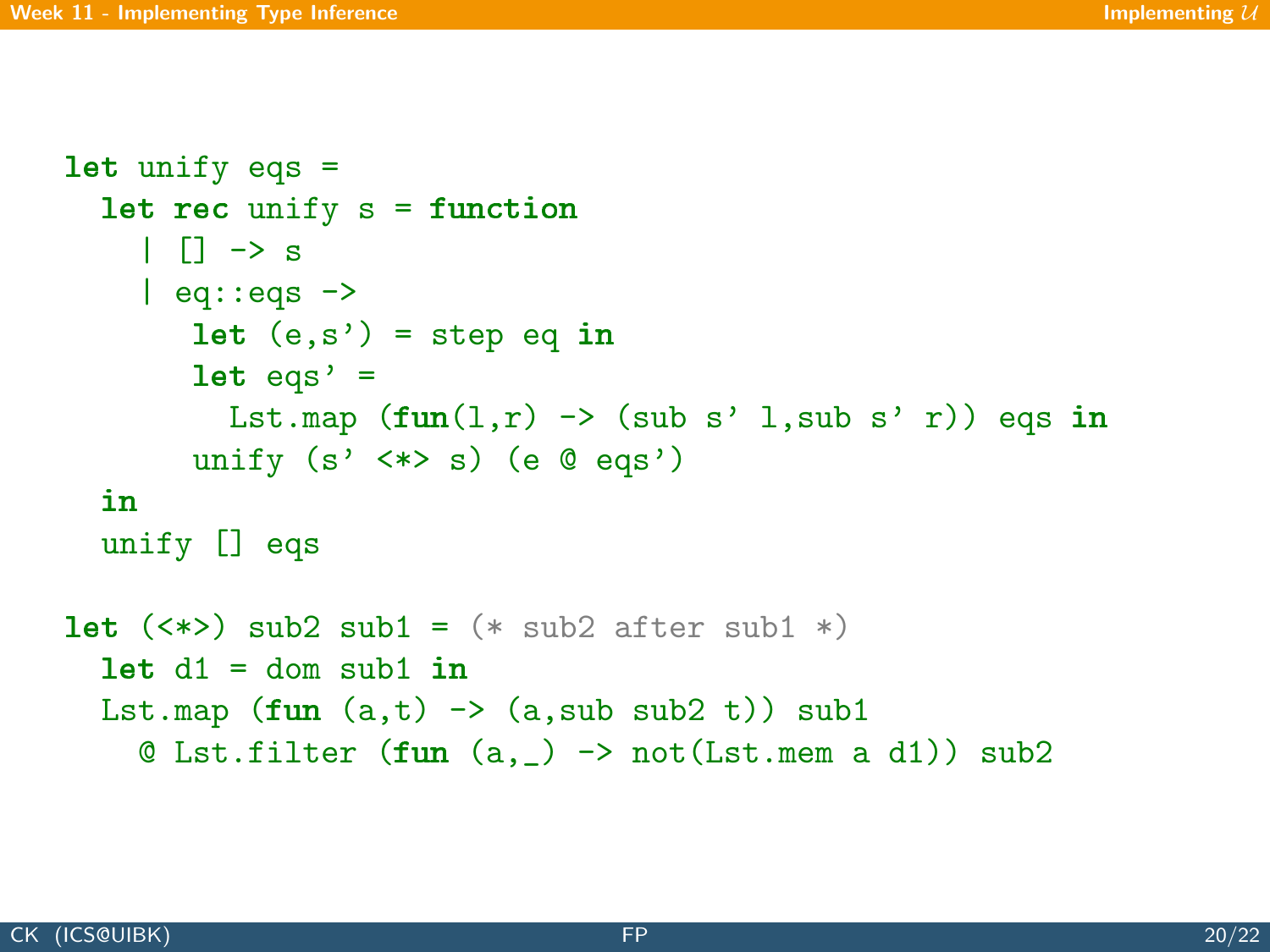```
let step = function
  |(s,t) when s = t \rightarrow ([] , [] )| (TVar a,t) | (t,TVar a) ->
     if St.mem a (tvars t) then failwith "occur check!"
                                else (\lceil .\lceil (a.t)\rceil)\mid (TFun(s1,t1),TFun(s2,t2)) -> ([(s1,s2);(t1,t2)],[])
  | (TCon(g,ss),TCon(h,ts)) ->
     if g = h then (Lst.zip ss ts, [])
                else failwith("mismatch:_1"<sup>o</sup>(Strng.to_string g)
                             \hat{w} "'\hat{w}s. \hat{w}"\hat{v}(Strng.to_string h)\hat{w}"'")
```